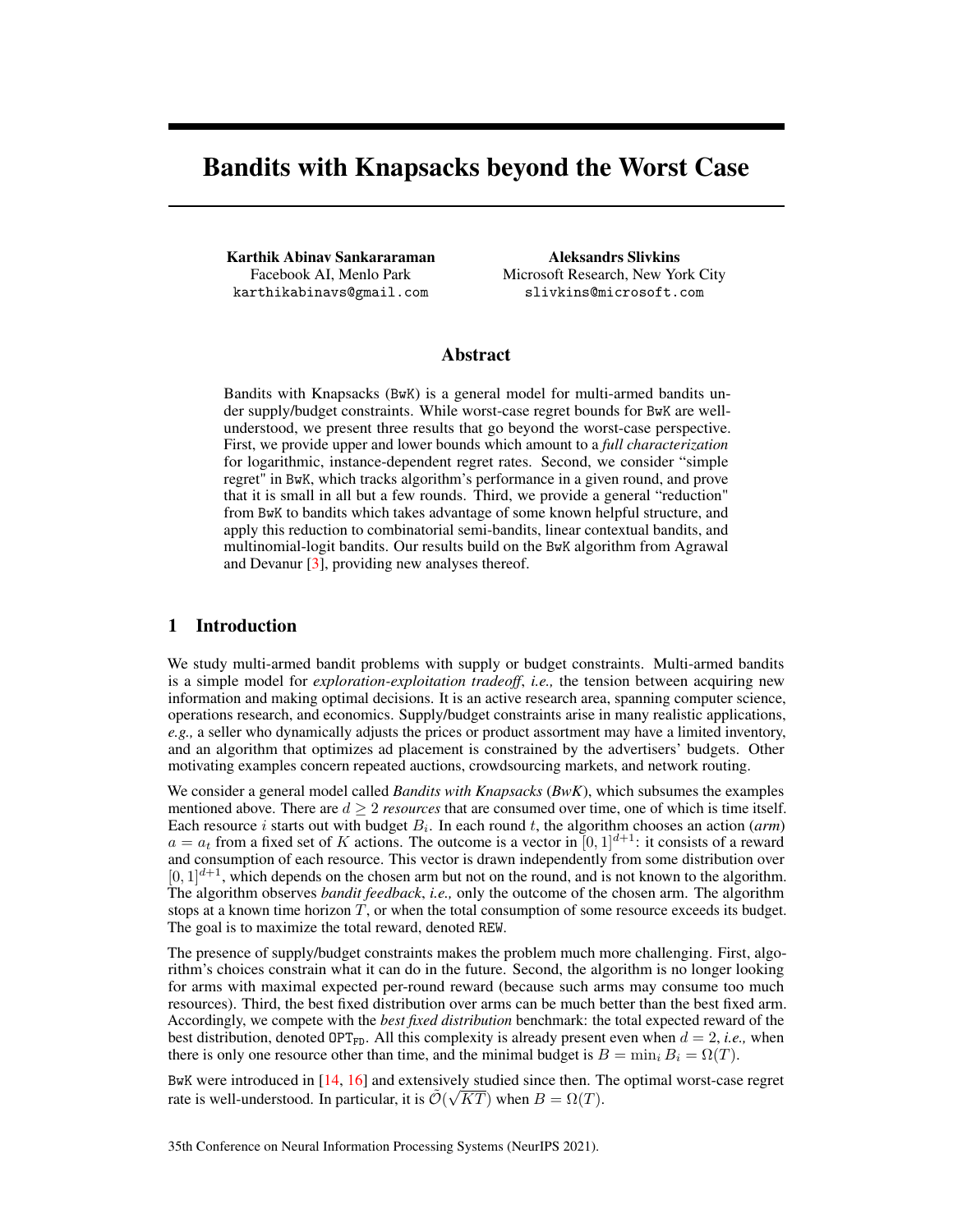We present several results that go beyond the worst-case perspective:

1. We provide a full characterization for instance-dependent regret rates. In stochastic bandits, one obtains regret  $\mathcal{O}\left(\frac{K}{2}\log T\right)$ , where  $\Delta$  is the the *reward-gap*: the gap in expected reward between the best and the second-best arm. We work out whether, when and how such results extend to BwK.

2. We show that *simple regret*, which tracks algorithm's performance in a given round, can be small in all but a few rounds. Like in stochastic bandits, simple regret can be at least  $\epsilon$  in at most  $\mathcal{O}(K/\epsilon^2)$ rounds, and this is achieved for all  $\epsilon > 0$  simultaneously.

3. We improve all results mentioned above for a large number of arms, assuming some helpful structure. In fact, we provide a general "reduction" from BwK to stochastic bandits, and apply this reduction to three well-studied scenarios from stochastic bandits.

Our algorithmic results focus on UcbBwK, a BwK algorithm from [\[3\]](#page-10-0) which implements the "optimism under uncertainty" paradigm and attains the optimal worst-case regret bound. We provide new analyses of this algorithm along the above-mentioned themes.

Related work. Background on multi-armed bandits can be found in books [\[23,](#page-11-0) [54,](#page-12-0) [42\]](#page-12-1). *Stochastic bandits* (*i.e.*, BwK without resources) is a basic, well-understood version. The dependence on  $\Delta$  and  $\epsilon$ are optimal as stated above [\[41,](#page-12-2) [10,](#page-10-3) [11\]](#page-10-4), and is achieved simultaneously with the optimal worst-case regret  $O(KT)$ , *e.g.*, in [\[10\]](#page-10-3). Various refinements are known for  $O(\log T)$  regret [\[10,](#page-10-3) [8,](#page-10-5) [34,](#page-11-1) [32,](#page-11-2) [45\]](#page-12-3). Most relevant to this paper is  $\mathcal{O}(\sum_a \log(T)/\Delta(a))$  regret, where  $\Delta(a)$  is the gap in expected reward between arm *a* and the best arm [\[10\]](#page-10-3). Improving regret for large / infinite number of arms via a helpful structure is a unifying theme for several prominent lines of work, *e.g.,* linear bandits, convex bandits, Lipschitz bandits, and combinatorial (semi-)bandits.

Bandits with Knapsacks were introduced in [\[14,](#page-10-1) [16\]](#page-10-2), and optimally solved in the worst case. Subsequent work extended BwK to a more general notion of rewards/consumptions [\[3\]](#page-10-0), combinatorial semibandits [\[49\]](#page-12-4), and contextual bandits [\[15,](#page-10-6) [6,](#page-10-7) [4\]](#page-10-8). Several special cases with budget/supply constraints were studied separately (and inspired a generalization to BwK): dynamic pricing [\[19,](#page-10-9) [12,](#page-10-10) [20,](#page-11-3) [59\]](#page-13-0), dynamic procurement [\[13,](#page-10-11) [52\]](#page-12-5), and dynamic ad allocation [\[53,](#page-12-6) [28\]](#page-11-4). The adversarial version of BwK was studied by [\[35,](#page-11-5) [36\]](#page-11-6). All this work considers worst-case regret bounds.

Several papers achieve  $O(\log T)$  regret in BwK, but with substantial caveats that we avoid. [\[61\]](#page-13-1) assume deterministic consumption, whereas all motivating examples of BwK require stochastic consumption correlated with rewards (*e.g.,* dynamic pricing consumes supply only if a sale happens). They posit  $d = 2$  and no other assumptions, whereas we show that "best-arm optimality" is necessary with stochastic consumption. [\[31\]](#page-11-7) assume "best-arm-optimality" as we do (it is implicit in their version of reward-gap). However, their algorithm inputs an instance-dependent parameter which is "hidden" in BwK. Moreover, their  $O(\log T)$  regret bound scales with  $c_{\min}$ , minimal expected consumption among arms (as  $c_{\text{min}}^{-4}$ ). Their worst-case regret bound is suboptimal, since it also scales with  $c_{\text{min}}$  (as  $c_{\text{min}}^{-2}$ ), and only applies for  $d = 2$ . [\[58\]](#page-13-2) study a contextual version of BwK with two arms, one of which does nothing; this is meaningless when specialized to BwK. [\[44\]](#page-12-7), subsequent to our initial draft on arxiv.org, use extra parameters (other than a version of reward-gap), which yield  $\geq \sqrt{T}$  regret whenever our lower bounds apply;<sup>[1](#page-1-0)</sup> it is unclear when all their parameters are small. No worst-case regret bounds are provided; their algorithm does not appear to achieve even *o*(*T*) regret in the worst case. Finally,  $[33, 56, 57, 30, 47]$  $[33, 56, 57, 30, 47]$  $[33, 56, 57, 30, 47]$  $[33, 56, 57, 30, 47]$  $[33, 56, 57, 30, 47]$  $[33, 56, 57, 30, 47]$  $[33, 56, 57, 30, 47]$  $[33, 56, 57, 30, 47]$  $[33, 56, 57, 30, 47]$  posit one constrained resource and  $T = \infty$ . This is an easier problem, *e.g.,* the best arm is the best distribution over arms.

#### 2 Preliminaries: the problem, linear relaxation and UcbBwK algorithm

The bandits with knapsacks (BwK) problem is as follows. There are *K* arms, *d* resources, and *T* rounds. Initially, each resource  $j \in [d]$  is endowed with budget  $B_j$ . In each round  $t = 1, \ldots, T$ , an algorithm chooses an arm  $a_t$ , and observes an outcome vector  $o_t = (r_t; c_{1,t}, \ldots, c_{d,t}) \in [0, 1]^{d+1}$ , where  $r_t$  is the reward, and  $c_{j,t}$  is the consumption of each resource  $j$ . The algorithm stops when the consumption of some resource *j* exceeds its budget *B<sup>j</sup>* , or after *T* rounds, whichever is sooner. We maximize the total reward, REW =  $\sum_{t=1}^{\tau} r_t$ , where  $\tau$  is the stopping time. We focus on the stochastic version: for each arm *a*, there is a distribution  $\mathcal{D}_a$  over  $[0, 1]^{d+1}$  such that each outcome vector  $\mathbf{o}_t$  is

<span id="page-1-0"></span><sup>1</sup> Conceptually, our assumption of "best-arm-optimality" is replaced with another assumption: a lower bound on the positive entries of the optimal distribution  $x^*$  (parameter  $\chi$  in Section 3.3 of [\[44\]](#page-12-7)).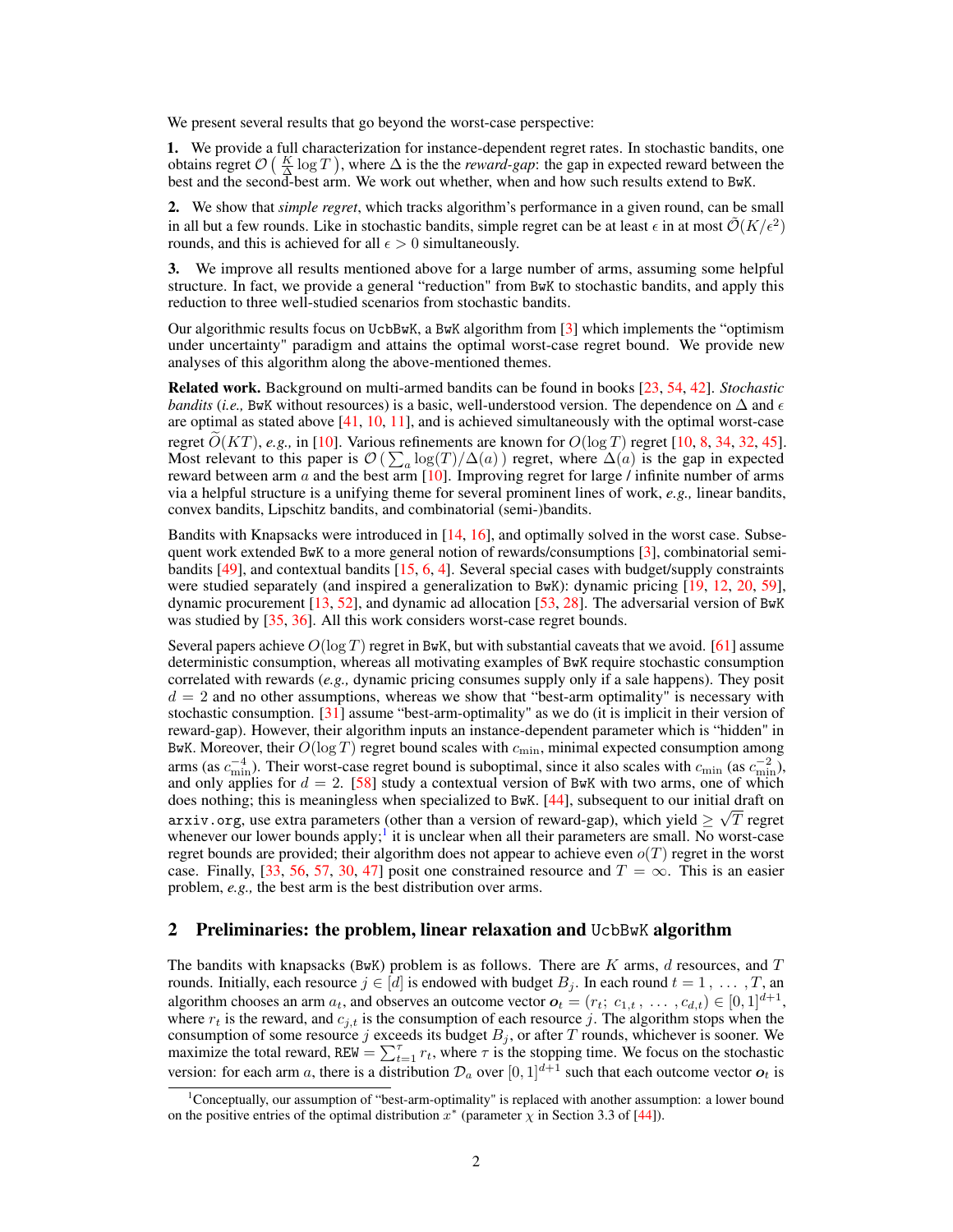an independent draw from distribution  $\mathcal{D}_{a_t}$  (which depends only on the chosen arm  $a_t$ ). A problem instance consists of parameters  $(K, d, T; B_1, \ldots, B_d)$  and distributions  $(\mathcal{D}_a : \text{arms } a)$ .

Given a problem instance, the *best dynamic policy* benchmark OPT<sub>DP</sub> maximizes the total expected reward over all algorithms; it is used in all worst-case regret bounds. The *best fixed distribution* benchmark  $OPT_{FD}$ , used in some of our results, maximizes the total expected reward over all algorithms that always sample an arm from the same distribution. The worst-case optimal regret rate is [\[16\]](#page-0-0):

$$
\text{OPT}_{\text{DP}} - \mathbb{E}[\text{REW}] = \tilde{\mathcal{O}}(\sqrt{K \text{ OPT}_{\text{DP}}} + \text{OPT}_{\text{DP}}\sqrt{K/B}), \quad B = \min_{j \in [d]} B_j. \tag{2.1}
$$

**Simplifications and notation.** Following prior work, we make three assumptions without losing generality. First, all budgets are the same:  $B_1 = \ldots = B_d = B$ . This is w.l.o.g. because one can divide the consumption of each resource  $j$  by  $B_j/\min_i B_i$ ; dependence on the budgets is driven by the smallest  $B_j$ . Second, resource *d* corresponds to time: each arm deterministically consumes  $B/T$ units of this resource in each round. It is called the *time resource* and denoted time. Third, there is a null arm, denoted null, whose reward and consumption of all resources except time is always  $0.<sup>2</sup>$  $0.<sup>2</sup>$  $0.<sup>2</sup>$ 

Like most prior work on BwK, we use  $\mathcal{O}(\cdot)$  notation rather than track explicit constants in regret bounds. This improves clarity and emphasizes the more essential aspects of analyses and results.

For  $n \in \mathbb{N}$ , let  $[n] = \{1, \ldots, n\}$  and  $\Delta_n = \{\text{all distributions on } [n]\}\$ . Let  $[K]$  and  $[d]$  be, resp., the set of all arms and the set of all resources. For each arm *a*, let  $r(a)$  and  $c_j(a)$  be, resp., the mean reward and mean resource-*j* consumption, *i.e.*,  $(r(a); c_1(a), \ldots, c_d(a)) := \mathbb{E}_{\boldsymbol{o} \sim \mathcal{D}_a}[\boldsymbol{o}]$ . We sometimes write  $r = (r(a) : a \in [K])$  and  $c_j = (c_j(a) : a \in [K])$  as vectors over arms. Given a function  $f : [K] \to \mathbb{R}$ , we extend it to distributions  $\mathbf{\hat{X}}$  over arms as  $f(\mathbf{X}) := \mathbb{E}_{a \sim \mathbf{X}}[f(a)].$ 

Linear Relaxation. Following prior work, we consider a linear relaxation:

maximize 
$$
\mathbf{X} \cdot \mathbf{r}
$$
 such that  
\n $\mathbf{X} \in [0, 1]^K, \mathbf{X} \cdot \mathbf{1} = 1$   
\n $\forall j \in [d]$   $\mathbf{X} \cdot \mathbf{c}_j \leq B/T.$  (2.2)

Here X is a distributions over arms, the algorithm does not run out of resources in expectation, and the objective is the expected per-round reward. Let OPT<sub>LP</sub> be the value of this linear program. Then  $\texttt{OPT}_{\texttt{LP}} \geq \texttt{OPT}_{\texttt{PP}}/T \geq \texttt{OPT}_{\texttt{FD}}/T$  [\[16\]](#page-0-0). The Lagrange function  $\mathcal{L} : \Delta_K \times \mathbb{R}^d_+ \to \mathbb{R}$  defined as follows:

$$
\mathcal{L}(\boldsymbol{X}, \boldsymbol{\lambda}) := r(\boldsymbol{X}) + \sum_{j \in [d]} \lambda_j [1 - T/B \ c_j(\boldsymbol{X}), ]. \qquad (2.3)
$$

where  $\lambda$  corresponds to the dual variables. Then (*e.g.*, by Theorem D.2.2 in [\[17\]](#page-0-2)):

$$
\min_{\lambda \geq 0} \max_{\mathbf{X} \in \Delta_K} \mathcal{L}(\mathbf{X}, \lambda) = \max_{\mathbf{X} \in \Delta_K} \min_{\lambda \geq 0} \mathcal{L}(\mathbf{X}, \lambda) = \text{OPT}_{\text{LP}}.
$$
\n(2.4)

The min and max in [\(2.4\)](#page-0-3) are attained, so that  $(X^*, \lambda^*)$  is maximin pair if and only if it is minimax pair; such pair is called a *saddle point*. We'll use  $\mathcal{L}(\cdot, \lambda^*)$  to generalize reward-gap to BwK.

Algorithm UcbBwK. We analyze an algorithm from  $[3]$ , defined as follows. In the LP [\(2.2\)](#page-0-5), rescale the last constraint, for each resource  $j \neq \text{time}$ , as  $(\frac{B}{T})(1 - \eta_{LP})$ , where

$$
\eta_{\rm LP} := 3 \cdot \left( \sqrt{\frac{K}{B} \log(KdT)} + \frac{K}{B} \left( \log(KdT) \right)^2 \right). \tag{2.5}
$$

We call it the *rescaled LP* (see [\(C.1\)](#page-0-6)). Its value is  $(1 - \eta_{LP})$  OPT<sub>LP</sub>. At each round *t*, the algorithm forms an "optimistic" version of this LP, upper-bounding rewards and lower-bounding consumption:

maximize 
$$
\sum_{a \in [K]} X(a) r_t^+(a)
$$
such that  
\n
$$
\mathbf{X} \in [0,1]^K, \sum_{a \in [K]} X(a) = 1
$$
 (2.6)  
\n
$$
\forall j \in [d] \qquad \sum_{a \in [K]} X(a) c_{j,t}^-(a) \leq B(1 - \eta_{\text{LP}})/T.
$$

UcbBwK solves [\(2.6\)](#page-0-7), obtains distribution  $X_t$ , and samples an arm  $a_t$  independently from  $X_t$ . The algorithm achieves the worst-case optimal regret bound in  $(2.1)$ . The upper/lower confidence bounds  $r_t^{\text{F}}(a), c_{j,t}^-(a) \in [0,1]$  are computed in a particular way specified in Appendix [B.](#page-0-9) What matters to this paper is that they satisfy a high-probability event

$$
0 \le r_t^+(a) - r(a) \le \text{Rad}_t(a) \text{ and } 0 \le c_j(a) - c_{j,t}^-(a) \le \text{Rad}_t(a), \tag{2.7}
$$

<sup>&</sup>lt;sup>2</sup>Choosing the null arm is equivalent to skipping a round. One can take an algorithm ALG that uses null, and turn it into an algorithm that doesn't: when ALG chooses null, just call it again until it doesn't.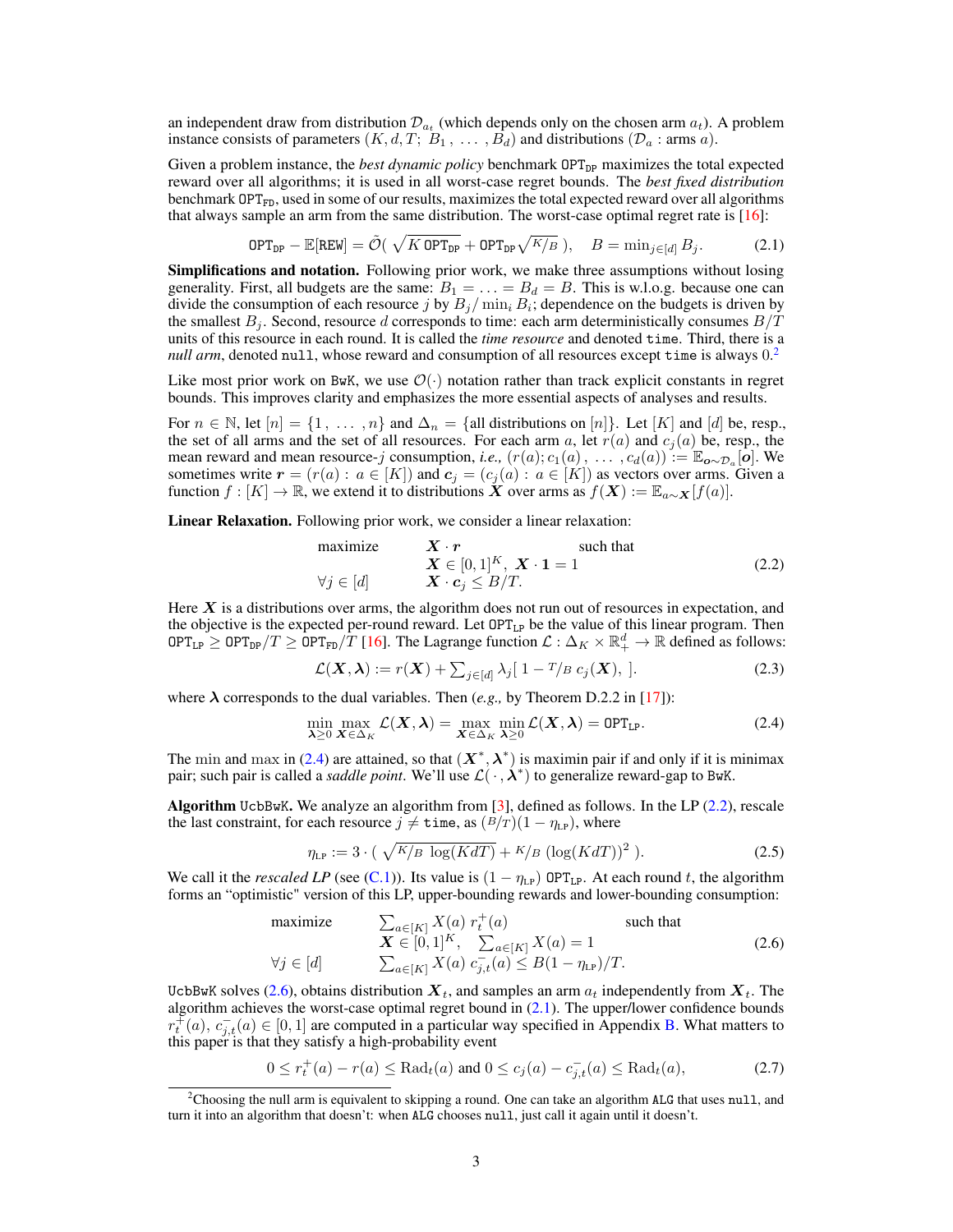for some *confidence radius* Rad*t*(*a*) specified below. This event holds, simultaneously for all arms *a*, resources *j* and rounds *t*, with probability (say) at least  $1 - \frac{\log(KdT)}{T^4}$ . For  $a \neq \text{null}$ , we can take

$$
Radt(a) = min(1, \sqrt{C_{rad}/N_t(a)} + C_{rad}/N_t(a)), \qquad (2.8)
$$

where  $C_{\text{rad}} = 3 \cdot \log(KdT)$  and  $N_t(a)$  is the number of rounds before *t* in which arm *a* has been chosen. There is no uncertainty on the time resource and the null arm, so we define  $c_{time, t}^-$  ( $\cdot$ ) =  $B/T$ and  $\text{Rad}_t(\text{null}) = r_t^+(\text{null}) = c_{j,t}^-(\text{null}) = 0$  for all resources  $j \neq \texttt{time}$ .

#### 3 Logarithmic instance-dependent regret bounds

We provide upper and lower bounds which amount to *full characterization* of logarithmic, instancedependent regret rates in BwK. We achieve *O*(log *T*) regret under two assumptions: there is only one resource other than time (*i.e.*,  $d = 2$ ), and the best distribution over arms reduces to the best fixed arm (*best-arm-optimality*). We prove that both assumptions are essentially necessary for any algorithm, deriving complementary  $\Omega(\sqrt{T})$  lower bounds if either assumption fails. Both lower bounds hold in a wide range of problem instances; arguably, they represent typical scenarios rather than exceptions. All upper and lower bounds are against the best fixed distribution benchmark ( $OPT_{FD}$ ).

We achieve  $O(\log T)$  regret with UcbBwK algorithm [\[3\]](#page-0-4), which implies two very desirable properties: the algorithm does not know in advance whether best-arm-optimality holds, and attains the optimal worst-case regret bound for all instances, best-arm-optimal or not. The positive result would have been weaker without either property, although still non-trivial.

We identify a suitable instance-dependent parameter, defined via Lagrangians from Eq. [\(2.3\)](#page-0-10):

$$
G_{\text{LAG}}(a) := \text{OPT}_{\text{LP}} - \mathcal{L}(a, \boldsymbol{\lambda}^*) \qquad (Lagrangian gap of arm \, a), \tag{3.1}
$$

where  $\lambda^*$  is a minimizer in Eq. [\(2.4\)](#page-0-3). It is a non-obvious generalization of the *reward-gap* from multi-armed bandits,  $\Delta(a) = \max_{a'} r(a') - r(a)$ . The Lagrangian gap of a problem instance is

$$
G_{\text{LAG}} := \min_{a \notin \{a^*, \text{null}\}} G_{\text{LAG}}(a). \tag{3.2}
$$

Our regret bound scales as  $\mathcal{O}(KG_{\text{LAG}}^{-1} \log T)$ , which is optimal in  $G_{\text{LAG}}$ , under a mild additional assumption, and as  $\mathcal{O}(KG_{\texttt{LAG}}^{-2} \log T)$  otherwise.

#### 3.1  $O(\log T)$  regret analysis for UcbBwK

We analyze a version of UcbBwK which "prunes out" the null arm, call it PrunedUcbBwK. (This modification can only improve regret, so it retains the worst-case regret  $(2.1)$  of UcbBwK.) We provide a new analysis of this algorithm for  $d = 2$  and best-arm-optimality. We analyze the sensitivity of the "optimistic" linear relaxation to small perturbations in the coefficients, and prove that the best arm is chosen in all but a few rounds. The key is to connect each arm's confidence term with its Lagrangian gap. This gives us  $\mathcal{O}(KG_{\texttt{LAG}}^{-2} \log T)$  regret rate. To improve it to  $\mathcal{O}(KG_{\texttt{LAG}}^{-1} \log T)$ , we use a careful counting argument which accounts for rewards and consumption of non-optimal arms.

Algorithm PrunedUcbBwK is formally defined as follows: in each round *t*, call UcbBwK as an oracle, repeat until it chooses a non-null arm  $a$ , and set  $a_t = a$ . (In one "oracle call", UcbBwK outputs an arm and inputs an outcome vector for this arm.) The total number of oracle calls is capped at  $N_{\text{max}} = \alpha_0 \cdot \overline{T}^2 \log T$ , with a sufficiently large absolute constant  $\alpha_0$  which we specify later in Claim [3.6.](#page-0-11) Formally, after this many oracle calls the algorithm can only choose the null arm.

**Definition 3.1.** An instance of *BwK* is called best-arm-optimal with best arm  $a^* \in [K]$  if the following *conditions hold: (i)*  $\mathcal{DPT}_{LP} = \frac{B}{T} \cdot r(a^*) / \max_{j \in [d]} c_j(a^*)$ , *(ii) the linear program* [\(2.2\)](#page-0-5) *has a unique optimal solution*  $\mathbf{X}^*$  *supported on*  $\{a^*, \textbf{null}\}$ *, and (iii)*  $X^*(a^*) > \frac{3\sqrt{B}\log(KdT)}{T}$ .

Part (ii) here is essentially w.l.o.g.;<sup>3</sup> part (iii) states that the optimal value should not be tiny.

<sup>3</sup>Part (ii) holds almost surely given part (i) if one adds a tiny noise, *e.g.*,  $\epsilon$ -variance, mean-0 Gaussian for any  $\epsilon > 0$ , independently to each coefficient in the LP [\(2.2\)](#page-0-5), as per Prop. 3.1 in [\[46\]](#page-0-13). To implement this, an algorithm can precompute the noise terms and add them consistently to observed rewards and consumptions.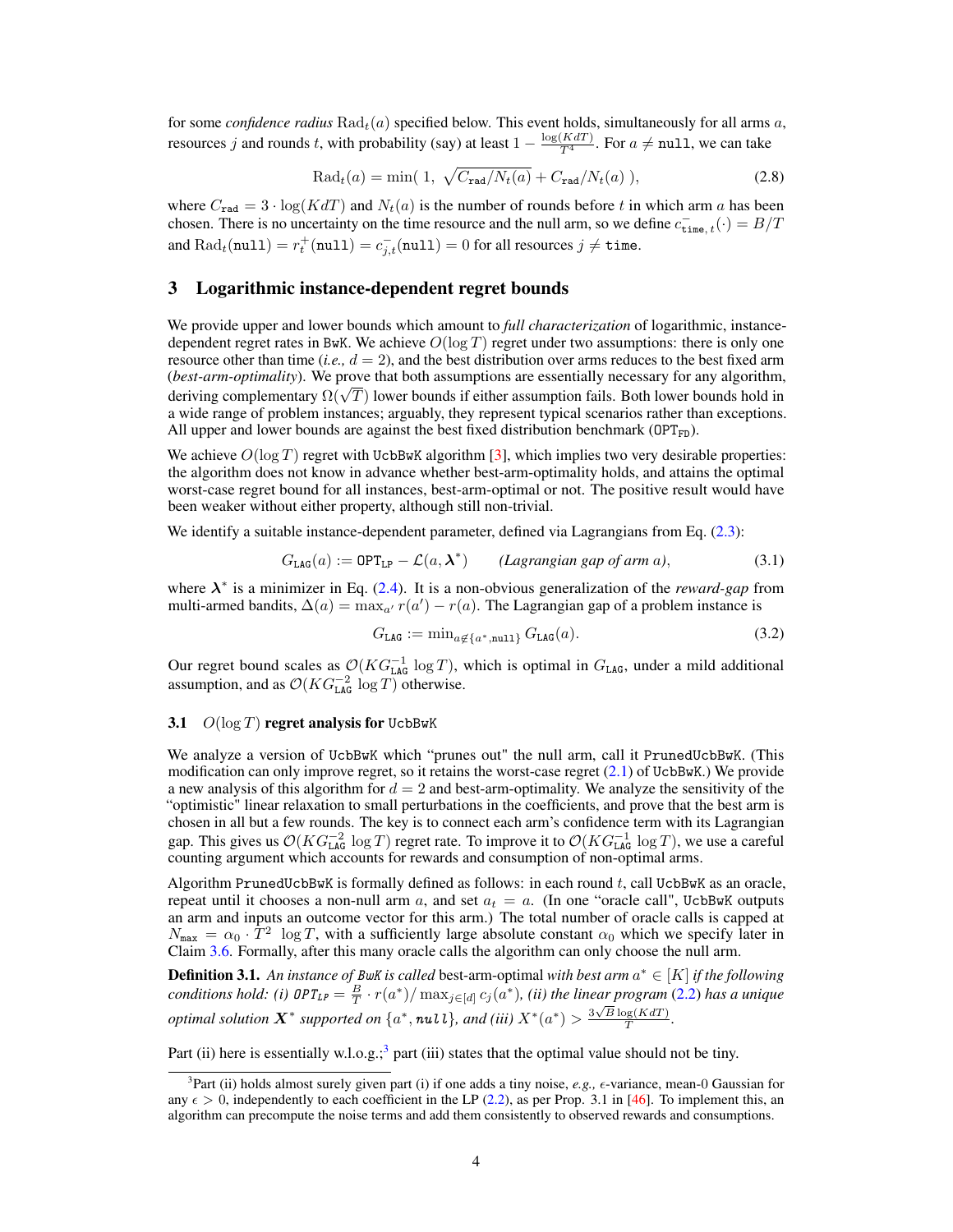We assume  $d = 2$  and best-arm-optimality throughout this section without further mention. In particular, the linear program  $(2.2)$  has a unique optimal solution  $X^*$ , and its support has only one arm  $a^* \neq \text{null}$ . We use  $c(a)$  to denote the mean consumption of the non-time resource on arm a. We distinguish two cases, depending on whether  $c(a^*)$  is very close to  $B/T$ .

Theorem 3.2. *Fix a best-arm optimal problem instance with only one resource other than time* (i.e.,  $d = 2$ ). Consider Algorithm PrunedUcbBwK with parameter  $\eta_{\text{LP}} \leq \frac{1}{2}$  in [\(2.5\)](#page-0-14). Then

(i) 
$$
\mathit{OPT}_{\mathit{FD}} - \mathbb{E}[\mathit{REW}] \leq \mathcal{O}\left(\frac{\mathit{OPT}_{\mathit{FD}}}{B} \cdot \Psi\right)
$$
, where  $\Psi := \sum_{a \notin \{a^*, \mathit{null}\}} G_{\mathit{LG}}^{-2}(a) \cdot \log(KdT)$ .

*(ii) Moreover, if*  $|c(a^*) - B/T| > \Omega(\Psi/T)$ *, then* 

$$
\mathit{OPT}_{\mathit{FD}} - \mathbb{E}[{\mathit{REW}}] \leq \mathcal{O}(\sum_{a \notin \{a^*, \mathit{null}\}} G_{\mathit{LAG}}^{-1}(a) \log(KdT)). \tag{3.3}
$$

Eq. [\(3.3\)](#page-0-15) optimally depends on  $G_{\text{LAG}}(\cdot)$ : indeed, it does in the unconstrained case when Lagrangian gap specializes to the reward gap, as per the lower bound in [\[41\]](#page-0-16). In particular, Eq. [\(3.3\)](#page-0-15) holds if  $G_{\text{LAG}} > T^{-1/4}$  and  $|c(a^*) - B/T| > \mathcal{O}(T^{-1/2})$ . The constant in  $\mathcal{O}(\cdot)$  is 48 in both parts of the theorem; the analysis only suppresses constants from concentration bounds and from Lemma [3.3.](#page-0-17)

#### 3.1.1 Basic analysis: proof of Theorem [3.2\(](#page-0-18)i)

We analyze UcbBwK in a relaxed version of BwK, where an algorithm runs for exactly  $N_{\text{max}}$  rounds, regardless of the time horizon and the resource consumption; call it *Relaxed BwK*. The algorithms are still parameterized by the original *B, T*, and observe the resource consumption.

We sometimes condition on the high-probability event that [\(2.7\)](#page-0-19) holds for all rounds  $t \in [N_{\text{max}}]$ , call it the "clean event". Recall that its probability is at least  $1 - \frac{\mathcal{O}(\log(KdT))}{T^2}$ .

We prove that the best arm  $a^*$  chosen in all but a few rounds. The crux is an argument about sensitivity of linear programs to perturbations. More specifically, we argue about sensitivity of the support of the optimal solution for the linear relaxation  $(2.2)$ .

Lemma 3.3 (LP-sensitivity). *Consider an execution of UcbBwK in Relaxed BwK. Under the "clean*  $e$ vent",  $\mathrm{Rad}_t(a) \geq \frac{1}{4} G_{\textit{LAG}}(a)$  for each round  $t$  and each arm  $a \in \mathrm{supp}(\bm{X}_t) \setminus \{a^*, \textit{null}\}.$ 

Proof Sketch We use a standard result about LP-sensitivity, the details are spelled out in Appendix [C.](#page-0-20) We apply this result via the following considerations. We treat the optimistic LP [\(2.6\)](#page-0-7) a perturbation of (the rescaled version of) the original LP [\(2.2\)](#page-0-5). We rely on perturbations being "optimistic" (*i.e.,* upper-bounding rewards and lower-bounding resource consumption). We use the clean event to upper-bound the perturbation size by the confidence radius. Finally, we prove that

$$
G_{\text{LAG}}(a) = \frac{T}{B} \sum_{j \in [d]} \lambda_j^* c_j(a) - r(a), \tag{3.4}
$$

and use this characterization to connect Lagrangian gap to the allowed perturbation size.  $\blacksquare$ 

We rely on the following fact which easily follows from the definition of the confidence radius:

**Claim 3.4.** *Consider an execution of some algorithm in Relaxed BwK. Fix a threshold*  $\theta > 0$ *. Then*  $e$  *each arm*  $a \neq \textit{null}$  *can only be chosen in at most*  $\mathcal{O}\left(\theta^{-2}\log(KdT)\right)$  *rounds*  $t$  *with*  $\text{Rad}_{t}(a) \geq \theta$ . Corollary 3.5. *Consider an execution of UcbBwK in Relaxed BwK. Under the clean event, each arm*  $a \notin \{a^*, \textbf{null}\}$  *is chosen in at most*  $N_0(a) := \mathcal{O}\left(G_{\textbf{LAG}}^{-2}(a) \log(KdT)\right)$  rounds.

This follows from Lemma [3.3](#page-0-17) and Claim [3.4.](#page-0-21) Next, the null arm is not chosen too often:

**Claim 3.6.** *Consider an execution of UcbBwK in Relaxed BwK. With probability at least*  $1 - \mathcal{O}(T^{-3})$ *, the following happens: the null arm cannot be chosen in any*  $\alpha_0 T \log(T)$  *consecutive rounds, for a large enough absolute constant*  $\alpha_0$ *. Consequently, a non-null arm is chosen in at least*  $T$  *rounds.* 

Proof Sketch Fix round *t*, and suppose UcbBwK chooses the null arm in *N* consecutive rounds, starting from *t*. No new data is added, so the optimistic LP stays the same throughout. Consequently, the solution  $X_t$  stays the same, too. Thus, we have N consecutive independent draws from  $X_t$ that return null. It follows that  $r(X_t) < 1/T$  with high probability, *e.g.*, by [\(B.2\)](#page-0-22). On the other hand, assume the clean event. Then  $r(X_t) \geq (1 - \eta_{LP})$  OPT<sub>LP</sub> by definition of the optimistic LP, and consequently  $r(\boldsymbol{X}_t) \geq (1 - \eta_{\text{LP}}) \text{ OPT}_{\text{DP}}/T$ . We obtain a contradiction.

Corollary [3.5](#page-0-23) and Claim [3.6](#page-0-11) imply a strong statement about the pruned algorithm.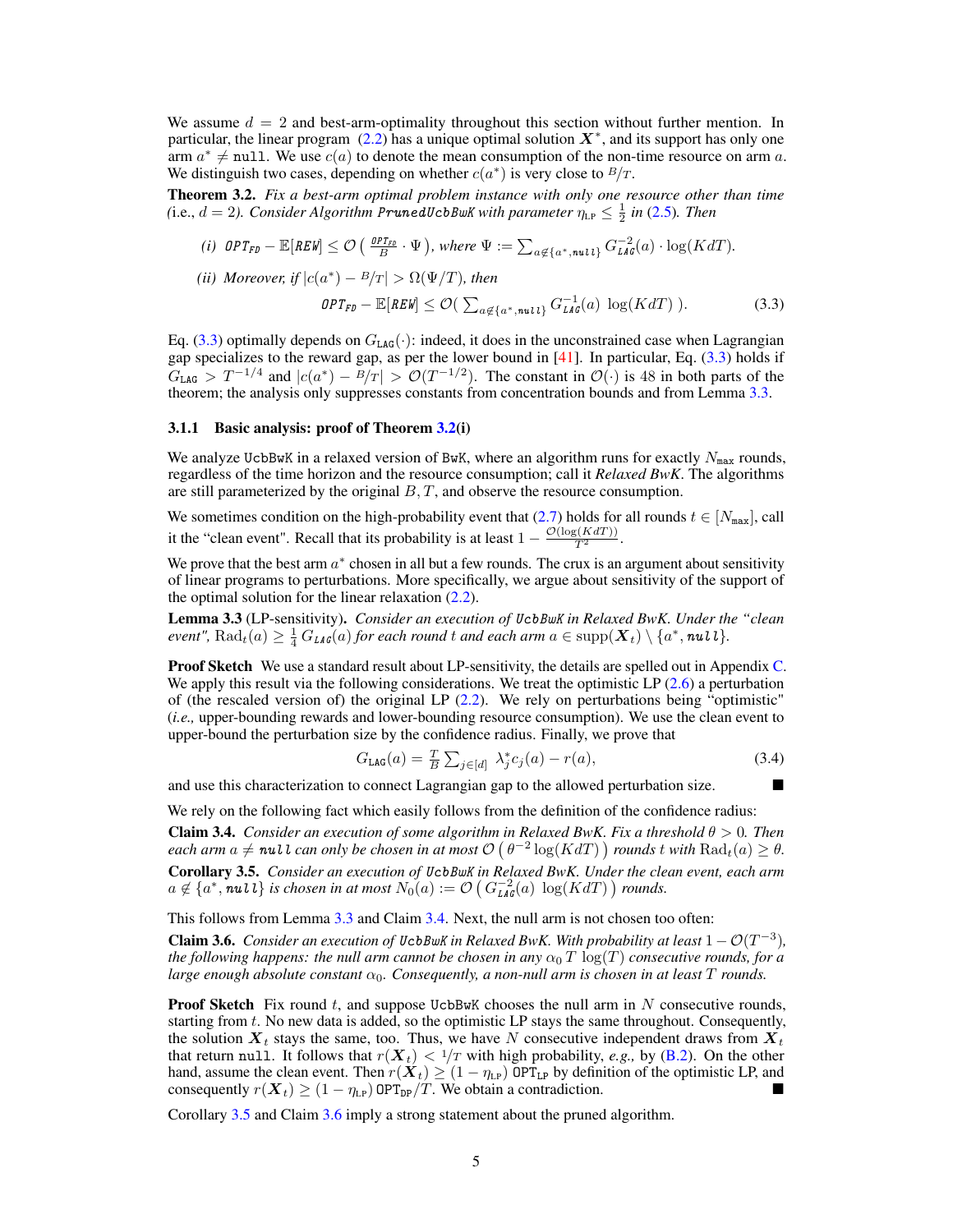Claim 3.7. *Consider an execution of PrunedUcbBwK in the (original) BwK problem. With probability at least*  $1 - \mathcal{O}(T^{-2})$ *, each arm*  $a \notin \{a^*, \textit{null}\}$  *is chosen in at most*  $N_0(a)$  *rounds, and arm*  $a^*$  *is chosen in*  $T - N_0$  *remaining rounds,*  $N_0 := \sum_{a \notin \{a^*, \text{null}\}} N_0(a)$ .

We take a very pessimistic approach to obtain Theorem [3.2\(](#page-0-18)i): we only rely on rewards collected by arm  $a^*$ , and we treat suboptimal arms as if they bring no reward and consume the maximal possible amount of resource. We formalize this idea as follows (see Appendix  $D$  for details).

For a given arm  $a$ , let REW( $a$ ) be the total reward collected by arm  $a$  in PrunedUcbBwK. Let REW( $a$ )  $B_0$ ,  $T_0$ ) be the total reward of an algorithm that always plays arm *a* if the budget and the time horizon are changed to  $B_0 \leq B$  and  $T_0 \leq T$ , respectively. Note that

$$
LP(a \mid B_0, T_0) := \mathbb{E}[\text{REW}(a \mid B_0, T_0)] = r(a) \cdot \min(T_0, \frac{B_0}{c(a)}). \tag{3.5}
$$

is the value of always playing arm *a* in a linear relaxation with the same constraints. By best-armoptimality, we have  $\mathbb{E}[\text{REW}(a^* | B, T)] = \text{OPT}_{FD}$ . We observe that

$$
\mathbb{E}[\text{REW}(a^* \mid B_0, T_0)] \ge \frac{\min\{T_0, B_0\}}{B} \cdot \text{OPT}_{\text{FD}}.\tag{3.6}
$$

By Claim [3.7](#page-0-25) there are at least  $B_0 = B - N_0$  units of budget and at least  $T_0 = T - N_0$  rounds left for arm  $a^*$  with high probability. Consequently,

$$
\mathbb{E}[\text{REW}] \ge \mathbb{E}[\text{REW}(a^*)] \ge \mathbb{E}[\text{REW}(a^* \mid B_0, T_0)] - \tilde{\mathcal{O}}(1/T). \tag{3.7}
$$

We obtain Theorem [3.2\(](#page-0-18)i) by plugging these  $B_0$ ,  $T_0$  into Eq. [\(3.6\)](#page-0-26), and then using [\(3.7\)](#page-0-27).

## 3.1.2 Tighter computation: proof of Theorem [3.2\(](#page-0-18)ii)

We re-use the basic analysis via Claim [3.7,](#page-0-25) but perform the final computation more carefully so as to account for the rewards and resource consumption of the suboptimal arms.

Let's do some prep-work. First, we characterize  $REW(a^*)$  in a more efficient way compared to Eq.  $(3.7)$ . Let  $B(a)$ ,  $T(a)$  denote, resp., the budget and time consumed by PrunedUcbBwK when playing a given arm *a*. We use expectations of  $B(a)$  and  $T(a)$ , rather than lower bounds:

$$
\mathbb{E}[\text{REW}(a)] = r(a) \mathbb{E}[T(a)] = r(a) \frac{\mathbb{E}[B(a)]}{c(a)}
$$
  
= LP  $(a | \mathbb{E}[B(a)], \mathbb{E}[T(a)] )$  for each arm a. (3.8)

We prove Eq. [\(3.8\)](#page-0-28) via martingale techniques, see Appendix [D.5.](#page-0-29)

Second, we use a tighter version of Eq. [\(3.6\)](#page-0-26) (see Appendix [D.3\)](#page-0-30): for any  $B_0 \leq B$ ,  $T_0 \leq T$ 

$$
\text{LP}(a^* \mid B_0, T_0)] \ge \text{OPT}_{\text{FD}} \cdot \frac{B_0}{B} / \left( \max\left\{ \frac{B}{T}, c(a^*) \right\} \cdot \max\left\{ \frac{B_0}{T_0}, c(a^*) \right\} \right). \tag{3.9}
$$

Third, we lower-bound  $G_{\text{LAG}}(a)$  in a way that removes Lagrange multipliers  $\lambda^*$ :

$$
G_{\text{LAG}}(a) \ge \begin{cases} \text{OPT}_{\text{FD}}/T - r(a) & \text{if } c(a^*) < B/T, \\ \text{OPT}_{\text{FD}} \cdot c(a)/B - r(a) & \text{if } c(a^*) > B/T. \end{cases} \tag{3.10}
$$

We derive this from Eq.  $(3.4)$  and complementary slackness, see Appendix [D.4.](#page-0-24)

Fourth, let  $B_0 = \mathbb{E}[B(a^*)]$  and  $T_0 = \mathbb{E}[T(a^*)]$  denote, resp., the expected budget and time consumed by arm  $a^*$ . Let  $N(a) = \mathbb{E}[T(a)]$  be the expected number of pulls for each arm  $a \notin \{a^*$ , null }. In this notation, Eq.  $(3.8)$  implies that

$$
\mathbb{E}[\text{REW}] = \sum_{a \notin \{a^*, \text{null}\}} N(a) r(a) + \text{LP}(a^* \mid B_0, T_0). \tag{3.11}
$$

Now we are ready for the main computation. We consider four cases, depending on how  $c(a^*)$ compares with  $B/T$  and  $B_0/T_0$ . We prove the desired regret bound when  $c(a^*)$  is either larger than both or smaller than both, and we prove that it cannot lie in between. The "in-between" cases is the only place in the analysis where we use the assumption that  $c(a^*)$  is close to  $B/T$ .

Case 1: 
$$
c(a^*) < \min(B/T, B_0/T_0)
$$
. Plugging in Eq. (3.9) into Eq. (3.11) and simplifying,  
\n
$$
\mathbb{E}[\text{REW}] \ge \sum_{a \notin \{a^*, \text{null}\}} N(a) r(a) + \text{OPT}_{FD} \cdot T_0/T.
$$
\n(3.12)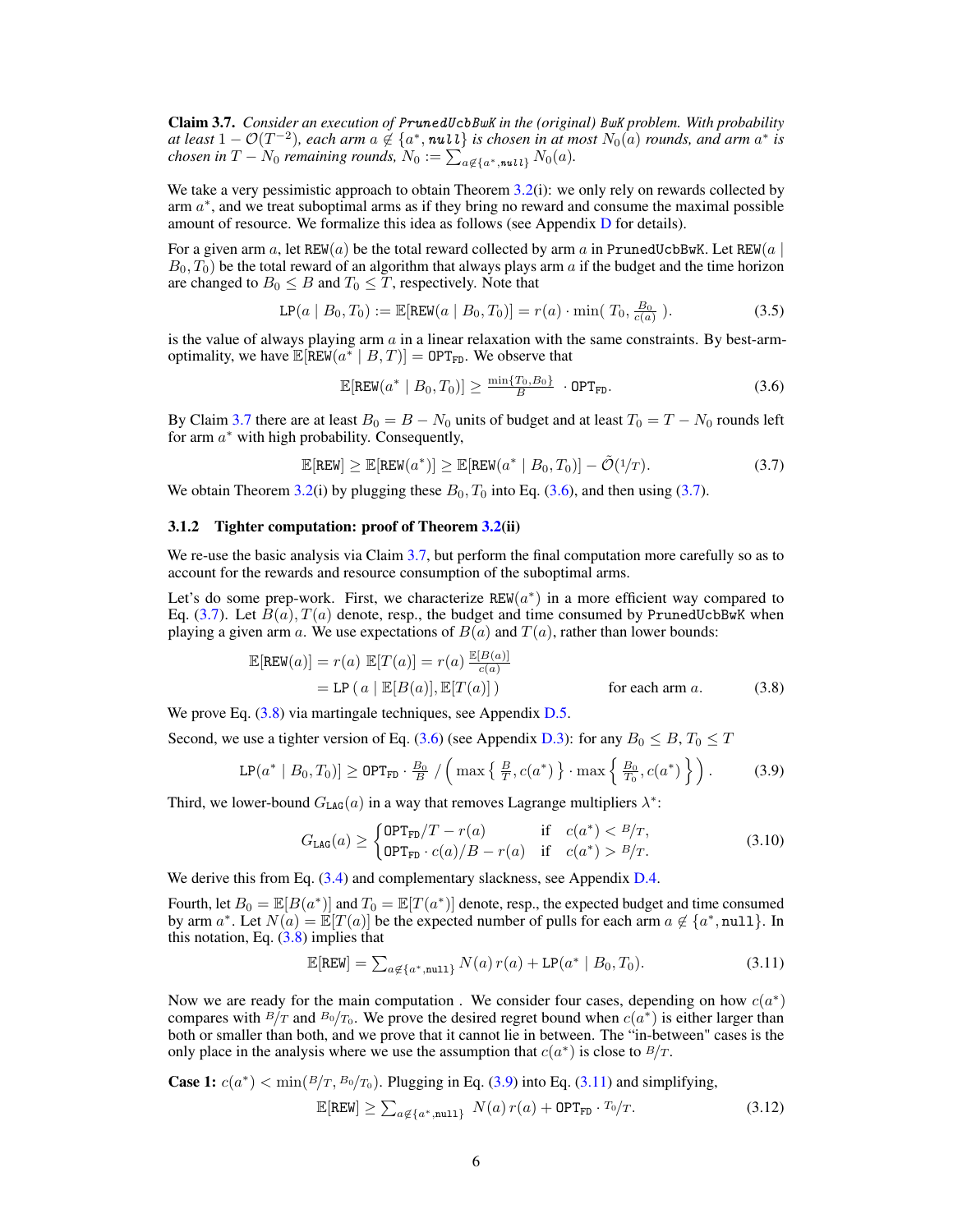Re-arranging, plugging in  $T_0 = T - \sum_{a \neq a^*} N(a)$  and simplifying, we obtain

$$
OPT_{FD} - \mathbb{E}[REW] \leq \sum_{a \notin \{a^*, \text{null}\}} N(a) \left(\frac{OPT_{FD}}{T} - r(a)\right)
$$
\n
$$
\leq \sum_{a \notin \{a^*, \text{null}\}} N(a) G_{LAG}(a) \qquad (by Eq. (3.10))
$$
\n
$$
\leq O(\sum_{a \notin \{a^*, \text{null}\}} G_{LAG}^{-1}(a) \log(KdT)) \qquad (by Claim 3.7).
$$
\n(3.13)

**Case 2:**  $c(a^*)$  > max $(B/T, B_0/T_0)$ . Plugging in Eq. [\(3.9\)](#page-0-32) into Eq. [\(3.11\)](#page-0-33) and simplifying,

$$
\mathbb{E}[\text{REW}] \ge \sum_{a \notin \{a^*, \text{null}\}} N(a) r(a) + \text{OPT}_{\text{FD}} \cdot B_0/B. \tag{3.14}
$$

Re-arranging, plugging in  $B_0 = B - \sum_{a \neq a^*} N(a) c(a)$ , and simplifying, we obtain

$$
OPT_{FD} - \mathbb{E}[REW] \leq \sum_{a \notin \{a^*, \text{null}\}} N(a) \left( \frac{\text{OPT}_{FD}}{B} \cdot c(a) - r(a) \right)
$$
  
 
$$
\leq \sum_{a \notin \{a^*, \text{null}\}} N(a) G_{LAG}(a) \qquad (by Eq. (3.10)),
$$

and we are done by Claim [3.7,](#page-0-25) just like in Case 1.

**Case 3:**  $B_0/T_0 \le c(a^*) \le B/T$ . Let us write out  $B_0$  and  $T_0$ :

$$
c(a^*) \ge \frac{B_0}{T_0} = \frac{B - \sum_{a \notin \{a^*, \text{null}\}} N(a) c(a)}{T - \sum_{a \notin \{a^*, \text{null}\}} N(a)} \ge \frac{B}{T} \left(1 - \frac{1}{B} \cdot \sum_{a \notin \{a^*, \text{null}\}} N(a)\right)
$$
  
\n
$$
\ge \frac{B}{T} - O(\Psi/T), \text{ where } \Psi \text{ is as in Theorem 3.2} \qquad (by Claim 3.7).
$$

Since  $c(a^*) \leq B/T$ , we have  $0 \leq B/T - c(a^*) \leq O(\Psi/T)$  which contradicts the premise.

**Case 4:**  $B/T \le c(a^*) \le B_0/T_0$ . The argument is similar to Case 3. Writing out  $B_0, T_0$ , we have

$$
c(a^*) \leq \frac{B_0}{T_0} = \frac{B - \sum_{a \notin \{a^*, \text{null}\}} N(a) c(a)}{T - \sum_{a \notin \{a^*, \text{null}\}} N(a)} \leq \frac{B}{T(1 - \frac{1}{T} \cdot \sum_{a \notin \{a^*, \text{null}\}} N(a))}.
$$

By Claim [3.7,](#page-0-25)  $c(a^*) \leq B/T$   $(1 + O(\Psi/T))$ . Therefore,  $0 \leq c(a^*) - B/T \leq O(\Psi/T)$ , contradiction.

#### 3.2 Lower Bounds (for arbitrary algorithms)

We provide two lower bounds to complement Theorem [3.2:](#page-0-18) we argue that regret  $\Omega(\sqrt{T})$  is essentially inevitable if a problem instance is far from best-arm-optimal or if there are *d >* 2 resources.

We consider problem instances with three arms  $\{A_1, A_2, \text{null}\}$ , Bernoulli rewards, and  $d \geq 2$ resources, one of which is time; call them  $3 \times d$  *instances*. Each lower bound constructs two similar problem instances  $I, I'$  such that any algorithm incurs high regret on at least one of them.<sup>4</sup> The two instances have the same parameters  $T, K, d, B$ , and the mean reward and the mean consumption for each arm and each resource differ by at most  $\epsilon$ ; we call them  $\epsilon$ -perturbation of each other.

We start with an "original" problem instance  $\mathcal{I}_0$  and construct problem instances  $\mathcal{I}, \mathcal{I}'$  that are small perturbations of *I*0. This is a fairly general result: unlike many bandit lower bounds that focus on a specific pair  $I, I'$ , we allow a wide range for  $I_0$ , as per the assumption below.

**Assumption 3.8.** *There exists an absolute constant*  $c_{LB} \in (0, 1/3)$  *such that:* 

- *1.*  $r(A_i)$ ,  $c_j(A_i) \in [c_{LB}, 1 c_{LB}]$  *for each arm*  $i \in \{1, 2\}$  *and each resource j*.
- $2.$   $r(A_2) r(A_1) \ge c_{\text{LB}}$  and  $c_j(A_2) c_j(A_1) \ge c_{\text{LB}} + G_{\text{LAG}}$  for every resource  $j \in [d]$ .
- *3.*  $B \leq c_{\text{LB}} \cdot T \leq \text{OPT}_{\text{FD}}$ .
- 4. Lagrangian gap is not extremely small:  $G_{LAG} \geq c_{LB}/\sqrt{T}$ .

For a concrete example, let us construct a family of  $3 \times d$  problem instances that satisfy these assumptions. Fix some absolute constants  $\epsilon$ ,  $c_{\text{LB}} \in (0, 1/3)$  and time horizon *T*. The problem instance is defined as follows: budget  $B = c_{\text{LB}}T$ , mean rewards  $r(A_1) = \frac{1 - c_{\text{LB}}}{2}$  and  $r(A_2) = 1 - c_{\text{LB}} - \epsilon$ , mean consumptions  $c(A_1) = c_{LB} - \epsilon$  and  $c(A_2) = 2c_{LB}$ . Parts (1-4) of Assumption [3.8](#page-0-35) hold trivially. One can work out that  $G_{LAG} = \epsilon$ , so part (4) holds as long as  $\epsilon \geq c_{LB}/\sqrt{T}$ .

<sup>4</sup> A standard approach for lower-bounding regret in multi-armed bandits is to construct multiple problem instances. A notable exception is the celebrated  $\Omega(\log T)$  lower bound in Lai and Robbins [\[41\]](#page-0-16), which considers one (arbitrary) problem instance, but makes additional assumptions on the algorithm.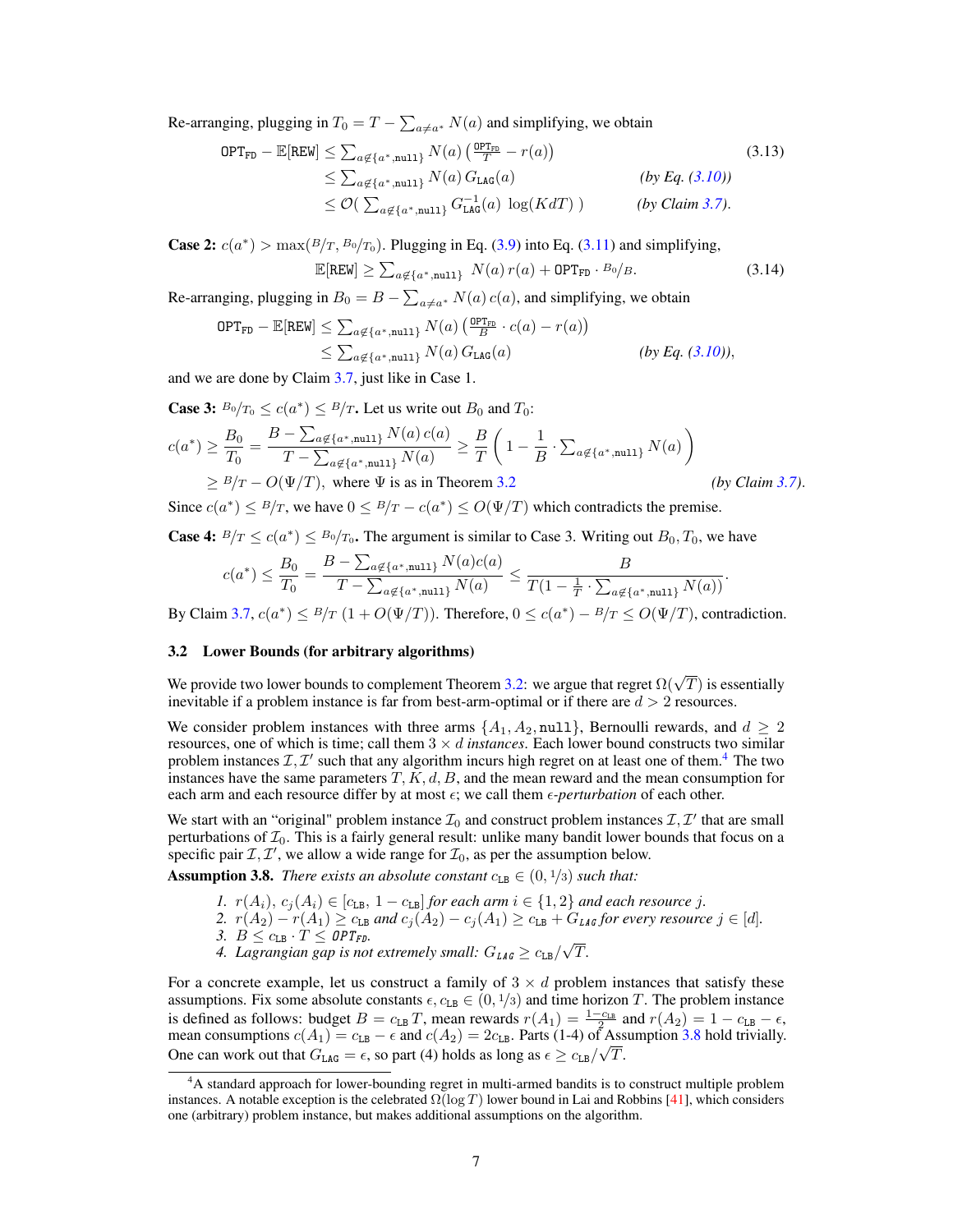Theorem 3.9. *Posit an arbitrary time horizon T, budget B, and d resources (including time). Fix any*  $3 \times d$  *problem instance*  $\mathcal{I}_0$  *which satisfies Assumption* [3.8.](#page-0-35) In part (a), assume that  $d = 2$  and  $\mathcal{I}_0$ *is far from being best-arm-optimal, in the sense that*

*There exists an optimal solution*  $X^*$  *such that*  $X(A_1) > 2c_{\text{LB}}^4/\sqrt{T}$  *and*  $X(A_2) \ge c_{\text{LB}}$ . (3.15)

*In part (b), assume that*  $d > 2$ *. For both parts, there exist problem instances*  $\mathcal{I}, \mathcal{I}'$ *, which are*  $\mathcal{O}(\sqrt[1]{\sqrt{T}})$ -perturbations of  $\mathcal{I}_0$ , such that

Any algorithm incurs regret 
$$
\mathsf{OPT}_{\mathsf{FD}} - \mathbb{E}[\mathsf{REW}] \geq \Omega(\mathsf{c}_{\mathtt{LB}}^4 \sqrt{T}) \text{ on } \mathcal{I} \text{ or } \mathcal{I}'
$$
 (3.16)

For part (a), instance  $\mathcal I$  has the same expected outcomes as  $\mathcal I_0$  (but possibly different outcome distributions); we call such problem instances *mean-twins*. For part (b), one can take  $\mathcal{I}_0$  to be bestarm-optimal. For both parts, the problem instances  $I, I'$  require randomized resource consumption.

Both parts follow from a more generic lower bound which focuses on linear independence of per-resource consumption vectors  $c_j := (c_j(A_1), c_j(A_2), c_j(\text{null})) \in [0, 1]^3$ , resources  $j \in [d]$ .

**Theorem 3.10.** *Posit an arbitrary time horizon T, budget B, and*  $d \geq 2$  *resources (including time). Fix any*  $3 \times d$  *problem instance*  $\mathcal{I}_0$  *that satisfies Assumption* [3.8](#page-0-35) *and Eq.* [\(3.15\)](#page-0-36)*. Assume that the consumption vectors*  $c_j$ ,  $j \in [d]$  are linearly independent. Then there are instances  $\mathcal{I}, \mathcal{I}'$  which are  $\epsilon$ -perturbations of  $\mathcal{I}_0$ , with  $\epsilon = 2 c_{LB}^2/\sqrt{T}$ , which satisfy [\(3.16\)](#page-0-37). In fact, *I* is a mean-twin of  $\mathcal{I}_0$ .

**Proof Sketch** (see Appendix [E](#page-0-38) for full proof). Let  $r(a)$  and  $c(a) \in [0, 1]^d$  be, resp., the mean reward and the mean resource consumption vector for each arm *a* for instance  $\mathcal{I}_0$ . Let  $\epsilon = c_{LB}/\sqrt{T}$ .

Problem instances  $\mathcal{I}, \mathcal{I}'$  are constructed as follows. For both instances, the rewards of each nonnull arm  $a \in \{A_1, A_2\}$  are deterministic and equal to  $r(a)$ . Resource consumption vector for arm  $A_1$  is deterministic and equals  $c(A_1)$ . Resource consumption vector of arm  $A_2$  in each round *t*, denoted  $c_{(t)}(A_2)$ , is a carefully constructed random vector whose expectation is  $c(A_2)$  for instance *I*, and slightly less for instance *I*'. Specifically,  $c_{(t)}(A_2) = c(A_2) \cdot W_t/(1 - c_{\text{LB}})$ , where  $W_t$  is an independent Bernoulli random variable which correlates the consumption of all resources. We posit  $\mathbb{E}[W_t] = 1 - c_{\text{LB}}$  for instance *I*, and  $\mathbb{E}[W_t] = 1 - c_{\text{LB}} - \epsilon$  for instance *I*'.

Because of the small differences between  $\mathcal{I}, \mathcal{I}'$ , any algorithm will choose a sufficiently "wrong" distribution over arms sufficiently often. The assumption in Eq. [\(3.15\)](#page-0-36) and the linear independence condition are needed to ensure that "wrong" algorithm's choices result in large regret.

The corollaries are obtained as follows. For Theorem [3.9\(](#page-0-25)a), problem instance  $\mathcal{I}_0$  trivially satisfies all preconditions in Theorem [3.10.](#page-0-39) Indeed, letting time be resource 1, the per-resource vectors are  $c_1 = (0, 0, 1)$  and  $c_2 = (\cdot, \cdot, 0)$ , hence they are linearly independent. For Theorem [3.9\(](#page-0-25)b), we use some tricks from the literature to transform the original problem instance  $\mathcal{I}_0$  to another instance  $\mathcal{I}_0$ which satisfies Eq.  $(3.15)$  and the linear independence condition. The full proof is in Section [F.](#page-0-40)

#### 4 Simple regret of UcbBwK algorithm

We define *simple regret* in a given round *t* as  $\text{OPT}_{DP}/T - r(X_t)$ , where  $X_t$  is the distribution over arms chosen by the algorithm. The benchmark  $\text{OPT}_{\text{DP}}/T$  generalizes the best-arm benchmark from stochastic bandits. If each round corresponds to a user and the reward is this user's utility, then  $\text{OPT}_{\text{DP}}/T$  is the "fair share" of the total reward. We prove that with UcbBwK, all but a few users receive close to their fair share. This holds if  $B > \Omega(T) \gg K$ , without any other assumptions.

**Theorem 4.1.** *Consider UcbBwK. Assume*  $B \ge \Omega(T)$  *and*  $\eta_{LP} \le \frac{1}{2}$ *. With probability*  $\ge 1 - O(T^{-3})$ *, for each*  $\epsilon > 0$ , there are at most  $N_{\epsilon} = \mathcal{O}\left(\frac{K}{\epsilon^2}\log KTd\right)$  rounds  $\tilde{t}$  such that  $\theta PT_{DP}/T - r(\boldsymbol{X}_t) \geq \epsilon$ .

To prove Theorem [4.1,](#page-0-41) we consider another generalization of the "reward-gap", which measures the difference in LP-value compared to  $OPT_{LP}$ . For distribution *X* over arms, the *LP-gap* of *X* is

$$
G_{\text{LP}}(\boldsymbol{X}) := \text{OPT}_{\text{LP}} - V(\boldsymbol{X}), \text{ where } V(\boldsymbol{X}) := \frac{B}{T} \cdot r(\boldsymbol{X}) / \left( \max_{j \in [d]} c_j(\boldsymbol{X}) \right). \tag{4.1}
$$

Here,  $V(X)$  is the value of X in the LP [\(2.2\)](#page-0-5) after rescaling, so that  $\text{OPT}_{\text{LP}} = \sup_{X} V(X)$ . Note that *X* does not need to be feasible for [\(2.2\)](#page-0-5). It suffices to study the LP-gap because  $r(X_t) \geq$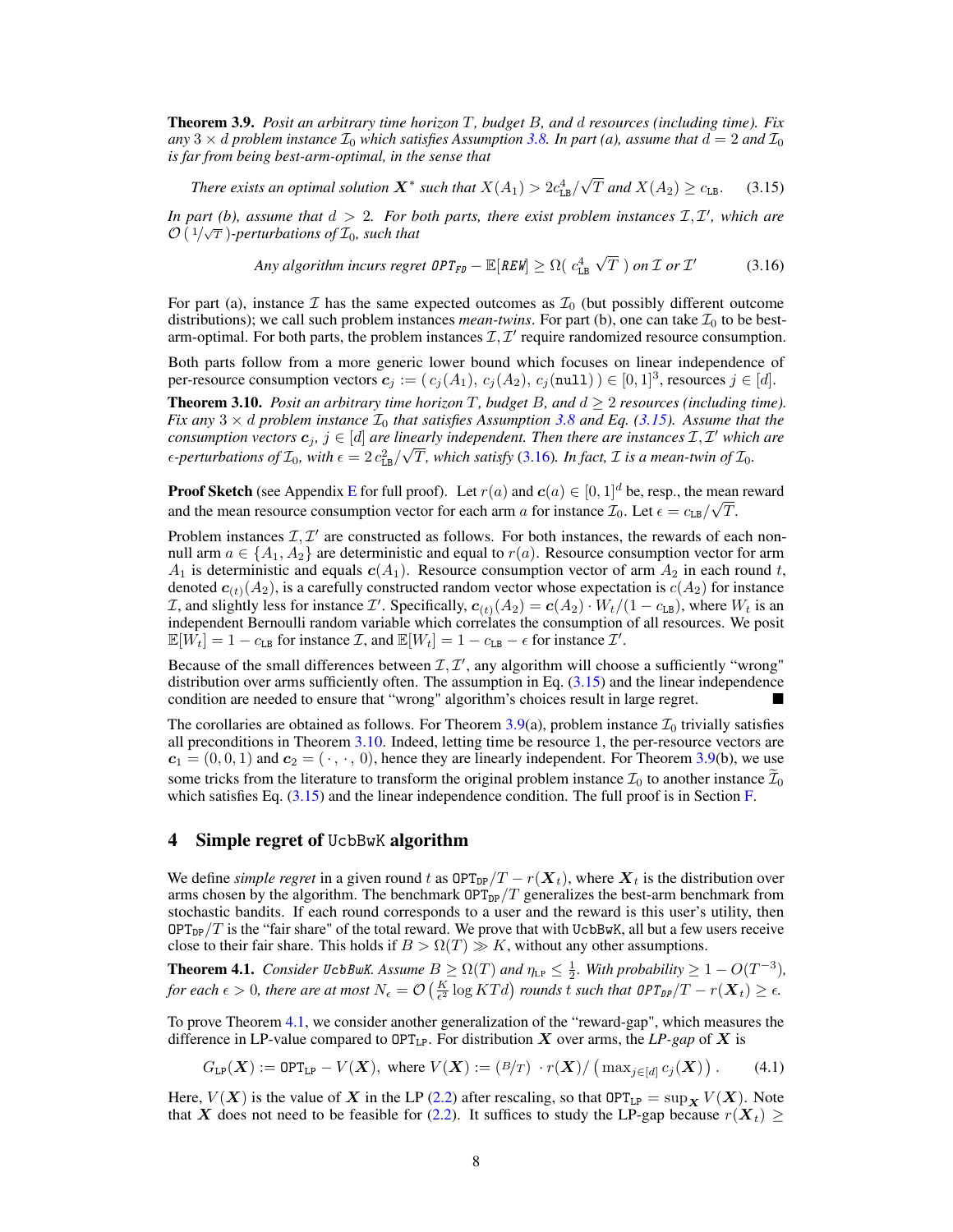$V(X_t)(1 - \eta_{LP})$  for each round *t* with high probability. This holds under the "clean event" in [\(2.7\)](#page-0-19), because  $\mathbf{X}_t$  being the solution to the optimistic LP implies max<sub>*j*</sub>  $c_j(\mathbf{X}_t) \geq B/T (1 - \eta_{\text{LP}}).$ 

Thus, we upper-bound the number of rounds *t* in which  $G_{LP}(X_t)$  is large. We do this in two steps, focusing on the confidence radius  $\text{Rad}_t(\boldsymbol{X}_t)$  as defined in [\(2.8\)](#page-0-42). First, we upper-bound the number of rounds *t* with large Rad*t*(*Xt*). A crucial argument concerns *confidence sums*:

$$
\sum_{t \in S} \text{Rad}_{t}(a_{t}) \quad \text{and} \quad \sum_{t \in S} \text{Rad}_{t}(\boldsymbol{X}_{t}), \tag{4.2}
$$

the sums of confidence radii over a given subset of rounds  $S \subset [T]$ , for, resp., actions  $a_t$  and distributions  $\mathbf{X}_t$  chosen by the algorithm. Second, we upper-bound  $G_{LP}(\mathbf{X}_t)$  in terms of  $\text{Rad}_t(\mathbf{X}_t)$ . The details are spelled out in Appendix [G.](#page-0-43)

### 5 Reduction from BwK to stochastic bandits

We improve all regret bounds for UcbBwK algorithm, from worst-case regret to logarithmic regret to simple regret, when the problem instance has some helpful structure. In fact, we provide a general *reduction* which translates insights from stochastic bandits into results on BwK. This reduction works as follows: if prior work on a particular scenario in stochastic bandits provides an improved upper bound on the confidence sums [\(4.2\)](#page-0-44), this improvement propagates throughout the analyses of UcbBwK. Specifically, suppose  $\sum_{t \in S} \text{Rad}_t(a_t) \leq \sqrt{\beta |S|}$  for all algorithms, all subsets of rounds  $S \subset [T]$ , and some instance-dependent parameter  $\beta \ll K$ , then UcbBwK satisfies

- (i) worst-case regret  $OPT_{DP} \mathbb{E}[REW] \leq O(\sqrt{\beta T})(1 + OPT_{DP}/B)$ .
- (ii) Theorem [3.2](#page-0-18) holds with  $\Psi = \beta G_{\text{LAG}}^{-2}$  and regret  $\mathcal{O}(\beta G_{\text{LAG}}^{-1})$  in part (ii).
- (iii) Theorem [4.1](#page-0-41) holds with  $N_{\epsilon} = \mathcal{O}(\beta \epsilon^{-2})$ .

Conceptually, this works because confidence sum arguments depend only on the confidence radii, rather than the algorithm that chooses arms, and are about stochastic bandits rather than BwK. The analyses of UcbBwK in [\[3\]](#page-0-4) and the previous sections use  $\beta = K$ , the number of arms. The confidence sum bound with  $\beta = K$  and results (i, ii, iii) for stochastic bandits follow from the analysis in [\[10\]](#page-0-45).

We apply this reduction to three well-studied scenarios in stochastic bandits: combinatorial semibandits [*e.g.,* [25,](#page-0-46) [40,](#page-0-47) [39\]](#page-0-25), linear contextual bandits [*e.g.,* [9,](#page-0-48) [29,](#page-0-49) [43,](#page-0-29) [27,](#page-0-50) [2\]](#page-0-51), and multinomial-logit (MNL) bandits [*e.g.,* [7,](#page-0-52) [48,](#page-0-53) [51,](#page-0-54) [24\]](#page-0-55). The confidence-sum bounds are implicit in prior work on stochastic bandits, and we immediately obtain the corresponding extensions for BwK. To put this in perspective, each scenario has lead to a separate paper on BwK [resp., [49,](#page-0-56) [5,](#page-0-57) [26\]](#page-0-58), for the worst-case regret bounds alone. We essentially match the worst-case regret bounds from prior work, and obtain new bounds on logarithmic regret and simple regret.<sup>5</sup> The details are spelled out in Appendix [H.](#page-0-60)

Another reduction from BwK to bandits, found in [\[35\]](#page-0-61), is very different from ours. It requires a much stronger premise (a regret bound against an adaptive adversary), and only yields worst-case regret bounds. Moreover, it reuses a bandit algorithm as a subroutine, whereas ours reuses a lemma.

## 6 Discussion: significance and novelty

Characterizing (poly-)logarithmic regret rates is a very natural question, and we give a complete answer. The answer consists of positive and negative parts: the positive part requires substantial assumptions, and these assumptions are necessary. The positive result comes "for free" despite the assumptions: it is achieved via UcbBwK and without sacrificing the worst-case performance.

The  $O(\log T)$  regret result is well-motivated on its own, even though it requires  $d = 2$  and best-armoptimality and a reasonably small  $K = \text{Harms}$ . Indeed, problems with  $d = 2$  and small K arise in many motivating applications of BwK (see Appendix  $\overline{A}$ ), and capture the three challenges of BwK discussed in the Introduction. Moreover, best-arm-optimality is a typical, non-degenerate case. <sup>[6](#page-0-62)</sup>

<sup>&</sup>lt;sup>5</sup>However, we do not provide a generic computationally efficient implementation.

 ${}^{6}$ To make this point formal, we focus on  $d = 2$  and observe that best-arm-optimality arises with probability at least  $p$ , for some absolute constant  $p > 0$ , if expected rewards and expected resource consumptions are drawn independently and uniformly at random. This is a generic fact about LPs, which follows, *e.g.,* from the definition of primal degeneracy in Section 2 of [\[46\]](#page-0-13), combined with Proposition 2.7.2 in [\[55\]](#page-0-63).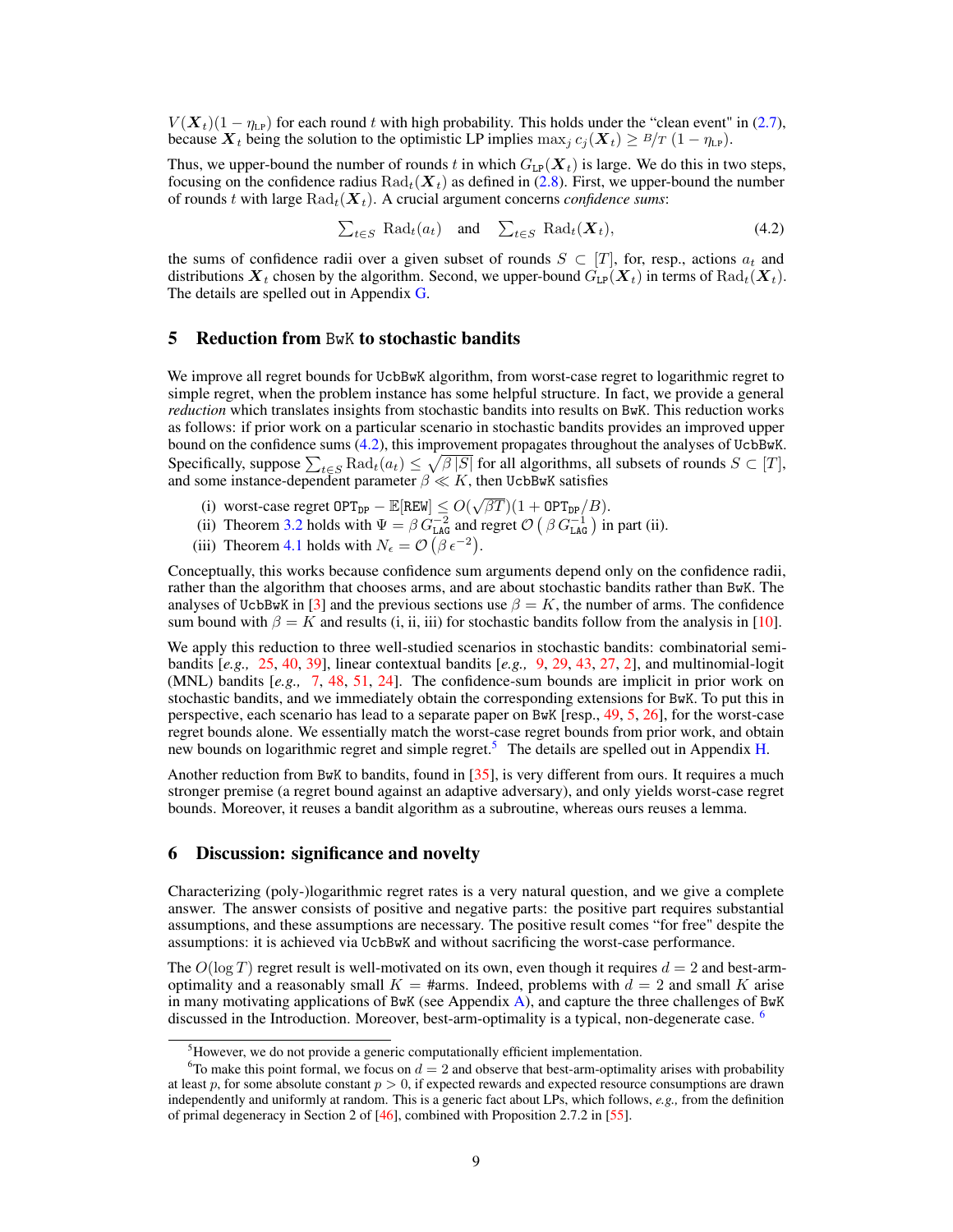For lower bounds in terms of Lagrangian gap  $G_{\text{LAG}}$ , we rely on the  $\Omega(1/G \cdot \log T)$  regret bound for bandits  $[41]$ , where *G* is the reward-gap (since  $G<sub>LAG</sub>$  generalizes reward-gap). In particular, 1*/G*LAG scaling is optimal. No other instance-dependent lower bounds are known for BwK. However, Theorem [3.9](#page-0-25) implies  $\Omega(\sqrt{T})$  regret for some "proper" instances of BwK (*i.e.*, ones with resource consumption) that have small  $G_{\text{LAG}}$ .

Simple regret is a standard performance measure in stochastic bandits, previously not studied for BwK. While our result requires  $B > \Omega(T) \gg K$ , this is the main "parameter regime" of interest in most/all prior work on BwK, and a necessity in an important subset of this work [\[19,](#page-0-64) [20,](#page-0-25) [59,](#page-0-65) [35\]](#page-0-61). In contrast with stochastic bandits, Theorem [4.1](#page-0-41) does not imply logarithmic regret, as per our lower bounds.

The "reduction" result is conceptual rather than technical. We make the point that regret bounds for many extensions of BwK can be derived seamlessly, and identify a mathematical structure which drives these extensions (namely, a bound on confidence sums). In a way, we formalize the intuition that analyses of "optimism under uncertainty" are likely to carry over from stochastic bandits to BwK.

We introduce several new concepts and techniques: *Lagrangian gap* [\(3.1\)](#page-0-66) for logarithmic regret, *LP-gap* [\(E.2\)](#page-0-67) for analyzing simple regret, and the abstraction of *confidence sums* [\(4.2\)](#page-0-44). Also, LPsensitivity arguments appear new in bandit analyses. Both new notions of "gap" satisfy the natural desiderata: they generalize reward-gap, separate the dependence on the problem instance from that on the time horizon *T* (formally: do not depend on *T*, fixing the  $B/T$  ratio), and are "productive", leading to improved results. However, neither notion captures *all* BwK instances with low regret[.7](#page-0-1)

<sup>7</sup> This should not be surprising per se, as reward-gap does not capture all "nice" bandit instances either. *E.g.,* problem instances with small reward-gap admit *O*(log *T*) regret if they have a likewise small best reward.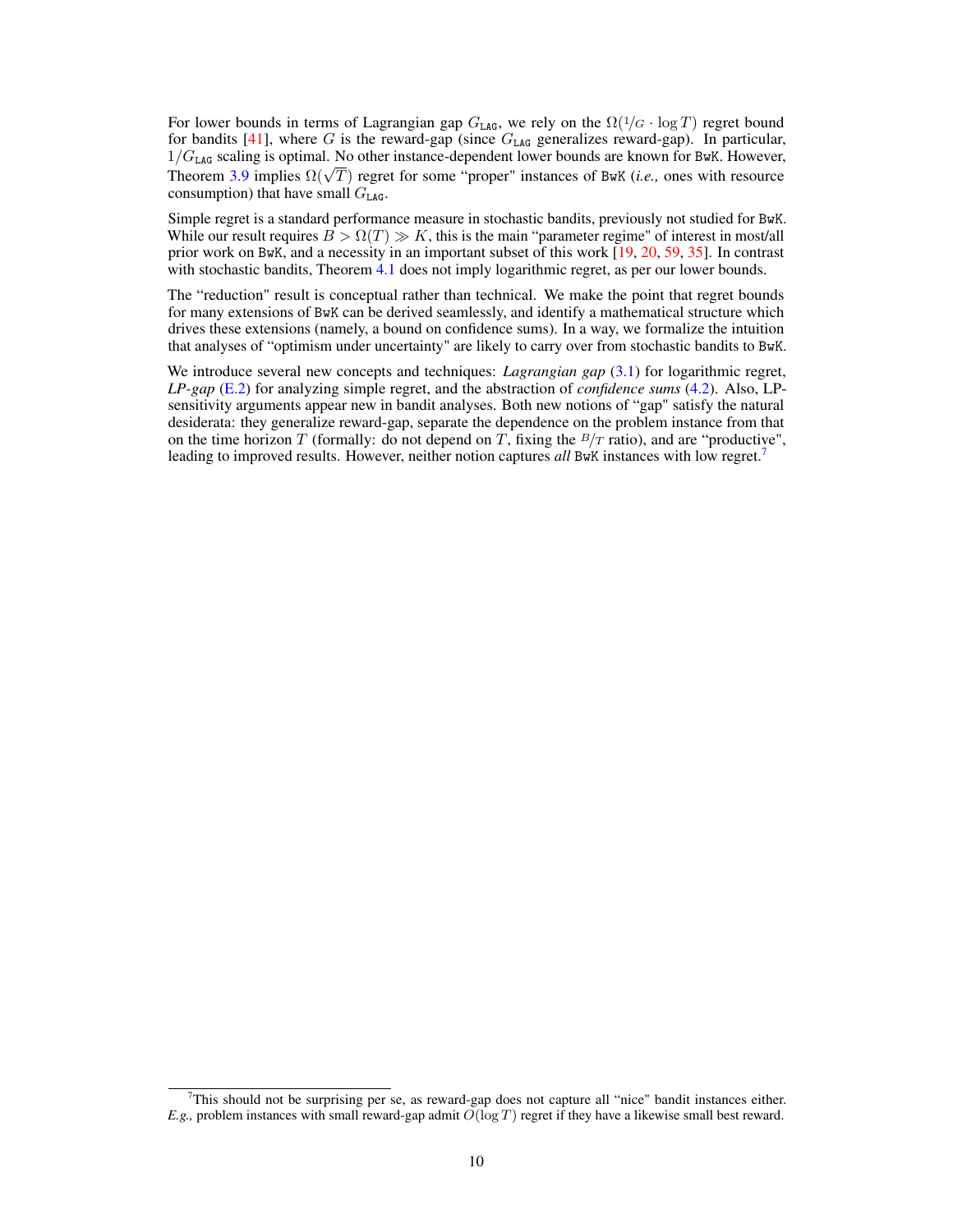#### References

- [1] Yasin Abbasi-Yadkori, Dávid Pál, and Csaba Szepesvári. Improved algorithms for linear stochastic bandits. *Advances in Neural Information Processing Systems (NIPS)*, 24:2312–2320, 2011.
- [2] Yasin Abbasi-Yadkori, Dávid Pál, and Csaba Szepesvári. Improved algorithms for linear stochastic bandits. In *25th Advances in Neural Information Processing Systems (NIPS)*, pages 2312–2320, 2011.
- <span id="page-10-0"></span>[3] Shipra Agrawal and Nikhil R. Devanur. Bandits with concave rewards and convex knapsacks. In *15th ACM Conf. on Economics and Computation (ACM-EC)*, 2014.
- <span id="page-10-8"></span>[4] Shipra Agrawal and Nikhil R. Devanur. Linear contextual bandits with knapsacks. In *29th Advances in Neural Information Processing Systems (NIPS)*, 2016.
- [5] Shipra Agrawal and Nikhil R Devanur. Linear contextual bandits with knapsacks. *Advances in Neural Information Processing Systems*, 2016.
- <span id="page-10-7"></span>[6] Shipra Agrawal, Nikhil R. Devanur, and Lihong Li. An efficient algorithm for contextual bandits with knapsacks, and an extension to concave objectives. In *29th Conf. on Learning Theory (COLT)*, 2016.
- [7] Shipra Agrawal, Vashist Avadhanula, Vineet Goyal, and Assaf Zeevi. Mnl-bandit: A dynamic learning approach to assortment selection. *Operations Research*, 67(5):1453–1485, 2019. Prelinimary version in *ACM EC 2016*.
- <span id="page-10-5"></span>[8] J.-Y. Audibert, R. Munos, and Cs. Szepesvári. Exploration-exploitation trade-off using variance estimates in multi-armed bandits. *Theoretical Computer Science*, 410:1876–1902, 2009.
- [9] Peter Auer. Using confidence bounds for exploitation-exploration trade-offs. *J. of Machine Learning Research (JMLR)*, 3:397–422, 2002. Preliminary version in *41st IEEE FOCS*, 2000.
- <span id="page-10-3"></span>[10] Peter Auer, Nicolò Cesa-Bianchi, and Paul Fischer. Finite-time analysis of the multiarmed bandit problem. *Machine Learning*, 47(2-3):235–256, 2002.
- <span id="page-10-4"></span>[11] Peter Auer, Nicolò Cesa-Bianchi, Yoav Freund, and Robert E. Schapire. The nonstochastic multiarmed bandit problem. *SIAM J. Comput.*, 32(1):48–77, 2002. Preliminary version in *36th IEEE FOCS*, 1995.
- <span id="page-10-10"></span>[12] Moshe Babaioff, Shaddin Dughmi, Robert D. Kleinberg, and Aleksandrs Slivkins. Dynamic pricing with limited supply. *ACM Trans. on Economics and Computation*, 3(1):4, 2015. Special issue for *13th ACM EC*, 2012.
- <span id="page-10-11"></span>[13] Ashwinkumar Badanidiyuru, Robert Kleinberg, and Yaron Singer. Learning on a budget: posted price mechanisms for online procurement. In *13th ACM Conf. on Electronic Commerce (ACM-EC)*, pages 128–145, 2012.
- <span id="page-10-1"></span>[14] Ashwinkumar Badanidiyuru, Robert Kleinberg, and Aleksandrs Slivkins. Bandits with knapsacks. In *54th IEEE Symp. on Foundations of Computer Science (FOCS)*, 2013.
- <span id="page-10-6"></span>[15] Ashwinkumar Badanidiyuru, John Langford, and Aleksandrs Slivkins. Resourceful contextual bandits. In *27th Conf. on Learning Theory (COLT)*, 2014.
- <span id="page-10-2"></span>[16] Ashwinkumar Badanidiyuru, Robert Kleinberg, and Aleksandrs Slivkins. Bandits with knapsacks. *J. of the ACM*, 65(3):13:1–13:55, 2018. Preliminary version in *FOCS 2013*.
- [17] Ahron Ben-Tal and Arkadi Nemirovski. *Lectures on modern convex optimization: analysis, algorithms, and engineering applications*, volume 2. Siam, 2001.
- [18] Dimitris Bertsimas and John N Tsitsiklis. *Introduction to linear optimization*, volume 6. 1997.
- <span id="page-10-9"></span>[19] Omar Besbes and Assaf Zeevi. Dynamic pricing without knowing the demand function: Risk bounds and near-optimal algorithms. *Operations Research*, 57(6):1407–1420, 2009.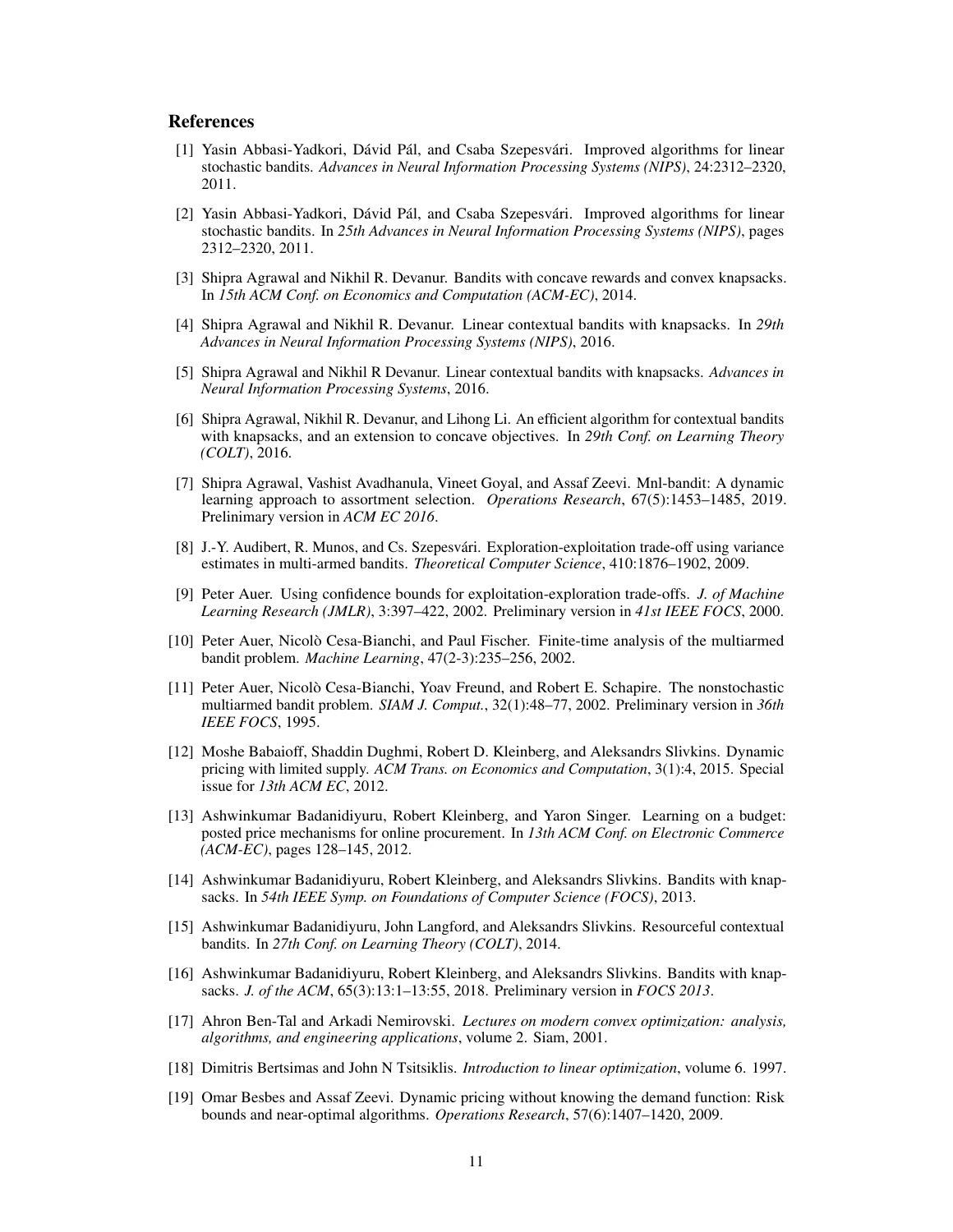- <span id="page-11-3"></span>[20] Omar Besbes and Assaf J. Zeevi. Blind network revenue management. *Operations Research*, 60(6):1537–1550, 2012.
- [21] Jean Bourgain, Van H Vu, and Philip Matchett Wood. On the singularity probability of discrete random matrices. *Journal of Functional Analysis*, 258(2):559–603, 2010.
- [22] Stephen Boyd and Lieven Vandenberghe. *Convex optimization*. Cambridge university press, 2004.
- <span id="page-11-0"></span>[23] Sébastien Bubeck and Nicolo Cesa-Bianchi. Regret Analysis of Stochastic and Nonstochastic Multi-armed Bandit Problems. *Foundations and Trends in Machine Learning*, 5(1): 1–122, 2012. Published with *Now Publishers* (Boston, MA, USA). Also available at https://arxiv.org/abs/1204.5721.
- [24] Felipe Caro and Jérémie Gallien. Dynamic assortment with demand learning for seasonal consumer goods. *Management Science*, 53(2):276–292, 2007.
- [25] Wei Chen, Yajun Wang, and Yang Yuan. Combinatorial multi-armed bandit: General framework and applications. In *20th Intl. Conf. on Machine Learning (ICML)*, pages 151–159, 2013.
- [26] Wang Chi Cheung and David Simchi-Levi. Assortment optimization under unknown multinomial logit choice models, 2017. Technical report, available at http://arxiv.org/abs/1704.00108.
- [27] Wei Chu, Lihong Li, Lev Reyzin, and Robert E. Schapire. Contextual Bandits with Linear Payoff Functions. In *14th Intl. Conf. on Artificial Intelligence and Statistics (AISTATS)*, 2011.
- <span id="page-11-4"></span>[28] Richard Combes, Chong Jiang, and Rayadurgam Srikant. Bandits with budgets: Regret lower bounds and optimal algorithms. *ACM SIGMETRICS Performance Evaluation Review*, 43(1): 245–257, 2015.
- [29] Varsha Dani, Thomas P. Hayes, and Sham Kakade. Stochastic Linear Optimization under Bandit Feedback. In *21th Conf. on Learning Theory (COLT)*, pages 355–366, 2008.
- <span id="page-11-9"></span>[30] Wenkui Ding, Tao Qin, Xu-Dong Zhang, and Tie-Yan Liu. Multi-armed bandit with budget constraint and variable costs. In *27th AAAI Conference on Artificial Intelligence (AAAI)*, 2013.
- <span id="page-11-7"></span>[31] Arthur Flajolet and Patrick Jaillet. Logarithmic regret bounds for bandits with knapsacks. *arXiv preprint arXiv:1510.01800*, 2015.
- <span id="page-11-2"></span>[32] Aurélien Garivier and Olivier Cappé. The KL-UCB Algorithm for Bounded Stochastic Bandits and Beyond. In *24th Conf. on Learning Theory (COLT)*, 2011.
- <span id="page-11-8"></span>[33] András György, Levente Kocsis, Ivett Szabó, and Csaba Szepesvári. Continuous time associative bandit problems. In *20th Intl. Joint Conf. on Artificial Intelligence (IJCAI)*, pages 830–835, 2007.
- <span id="page-11-1"></span>[34] Junya Honda and Akimichi Takemura. An asymptotically optimal bandit algorithm for bounded support models. In *23rd Conf. on Learning Theory (COLT)*, 2010.
- <span id="page-11-5"></span>[35] Nicole Immorlica, Karthik Abinav Sankararaman, Robert Schapire, and Aleksandrs Slivkins. Adversarial bandits with knapsacks. *J. of the ACM*, 2021. To appear. Preliminary version in *60th IEEE FOCS*, 2019.
- <span id="page-11-6"></span>[36] Thomas Kesselheim and Sahil Singla. Online learning with vector costs and bandits with knapsacks. In *33rd Conf. on Learning Theory (COLT)*, pages 2286–2305, 2020.
- [37] Robert Kleinberg, Aleksandrs Slivkins, and Eli Upfal. Multi-armed bandits in metric spaces. In *40th ACM Symp. on Theory of Computing (STOC)*, pages 681–690, 2008.
- [38] Robert Kleinberg, Aleksandrs Slivkins, and Eli Upfal. Bandits and experts in metric spaces. *J. of the ACM*, 66(4):30:1–30:77, May 2019. Merged and revised version of conference papers in *ACM STOC 2008* and *ACM-SIAM SODA 2010*. Also available at http://arxiv.org/abs/1312.1277.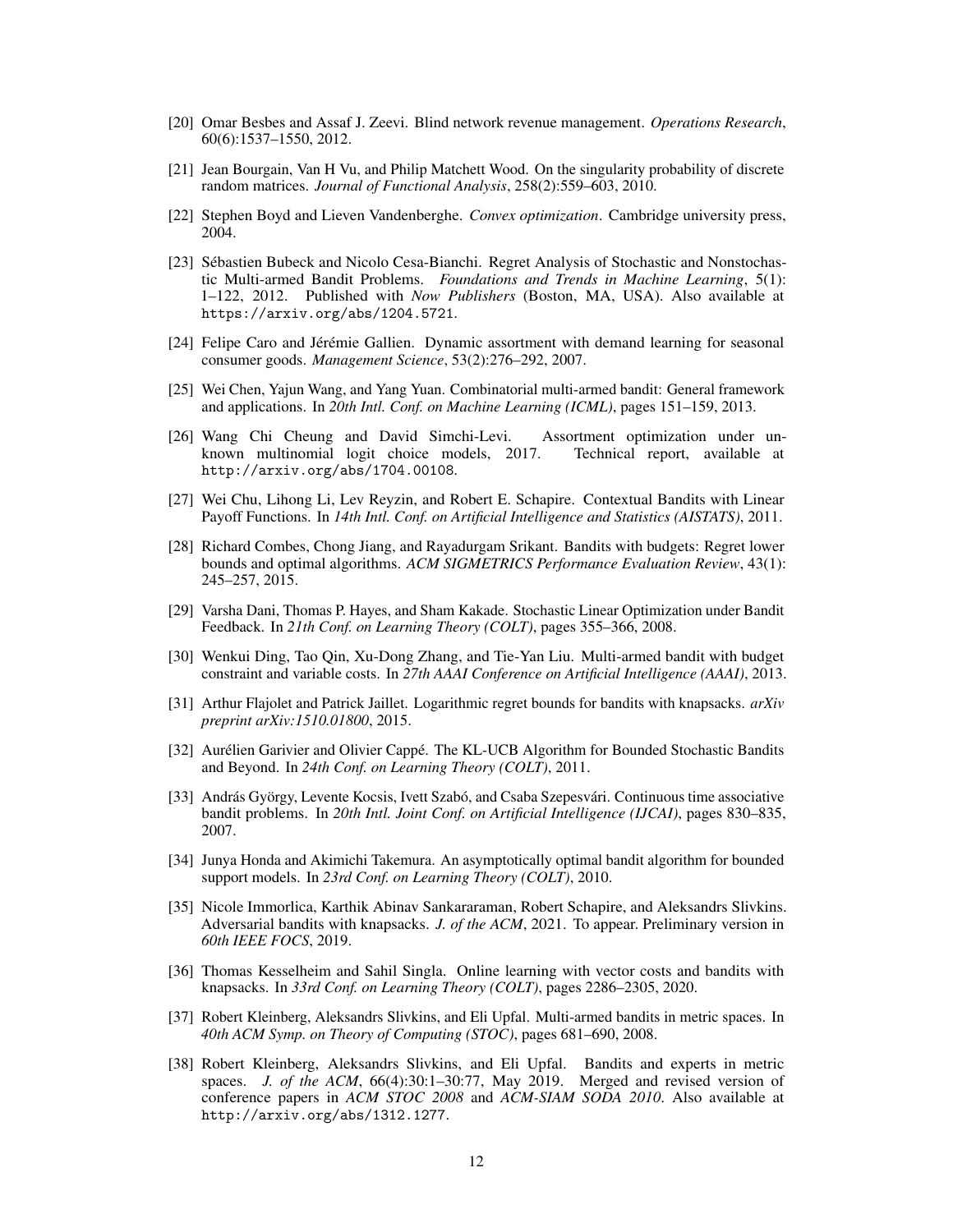- [39] Branislav Kveton, Zheng Wen, Azin Ashkan, Hoda Eydgahi, and Brian Eriksson. Matroid bandits: Fast combinatorial optimization with learning. In *13th Conf. on Uncertainty in Artificial Intelligence (UAI)*, pages 420–429, 2014.
- [40] Branislav Kveton, Zheng Wen, Azin Ashkan, and Csaba Szepesvári. Tight regret bounds for stochastic combinatorial semi-bandits. In *18th Intl. Conf. on Artificial Intelligence and Statistics (AISTATS)*, 2015.
- <span id="page-12-2"></span>[41] Tze Leung Lai and Herbert Robbins. Asymptotically efficient Adaptive Allocation Rules. *Advances in Applied Mathematics*, 6:4–22, 1985.
- <span id="page-12-1"></span>[42] Tor Lattimore and Csaba Szepesvári. *Bandit Algorithms*. Cambridge University Press, Cambridge, UK, 2020. Versions available at https://banditalgs.com/ since 2018.
- [43] Lihong Li, Wei Chu, John Langford, and Robert E. Schapire. A contextual-bandit approach to personalized news article recommendation. In *19th Intl. World Wide Web Conf. (WWW)*, 2010.
- <span id="page-12-7"></span>[44] Xiaocheng Li, Chunlin Sun, and Yinyu Ye. The symmetry between arms and knapsacks: A primal-dual approach for bandits with knapsacks. In *38th Intl. Conf. on Machine Learning (ICML)*, 2021.
- <span id="page-12-3"></span>[45] Odalric-Ambrym Maillard, Rémi Munos, and Gilles Stoltz. A finite-time analysis of multiarmed bandits problems with kullback-leibler divergences. In *24th Conf. on Learning Theory (COLT)*, 2011.
- [46] Nimrod Megiddo and R Chandrasekaran. On the-perturbation method for avoiding degeneracy. In *Tech. Report, IBM Almaden Research Center, San Jose, CA*, 1988.
- <span id="page-12-9"></span>[47] Anshuka Rangi, Massimo Franceschetti, and Long Tran-Thanh. Unifying the stochastic and the adversarial bandits with knapsack. In *28th Intl. Joint Conf. on Artificial Intelligence (IJCAI)*, pages 3311–3317, 2019.
- [48] Paat Rusmevichientong, Zuo-Jun Max Shen, and David B Shmoys. Dynamic assortment optimization with a multinomial logit choice model and capacity constraint. *Operations research*, 58(6):1666–1680, 2010.
- <span id="page-12-4"></span>[49] Karthik Abinav Sankararaman and Aleksandrs Slivkins. Combinatorial semi-bandits with knapsacks. In *Intl. Conf. on Artificial Intelligence and Statistics (AISTATS)*, pages 1760–1770, 2018.
- [50] Denis Sauré and Assaf Zeevi. Optimal dynamic assortment planning with demand learning. *Manufacturing & Service Operations Management*, 15(3):387–404, 2013.
- [51] Denis Sauré and Assaf Zeevi. Optimal dynamic assortment planning with demand learning. *Manufacturing & Service Operations Management*, 15(3):387–404, 2013.
- <span id="page-12-5"></span>[52] Adish Singla and Andreas Krause. Truthful incentives in crowdsourcing tasks using regret minimization mechanisms. In *22nd Intl. World Wide Web Conf. (WWW)*, pages 1167–1178, 2013.
- <span id="page-12-6"></span>[53] Aleksandrs Slivkins. Dynamic ad allocation: Bandits with budgets. A technical report on arxiv.org/abs/1306.0155, June 2013.
- <span id="page-12-0"></span>[54] Aleksandrs Slivkins. Introduction to multi-armed bandits. *Foundations and Trends ® in Machine Learning*, 12(1-2):1–286, November 2019. Published with *Now Publishers* (Boston, MA, USA). Also available at https://arxiv.org/abs/1904.07272. Latest online revision: June 2021.
- [55] Terence Tao. *Topics in random matrix theory*, volume 132. American Mathematical Soc., 2012.
- <span id="page-12-8"></span>[56] Long Tran-Thanh, Archie Chapman, Enrique Munoz de Cote, Alex Rogers, and Nicholas R. Jennings.  $\epsilon$ -first policies for budget-limited multi-armed bandits. In 24th AAAI Conference on *Artificial Intelligence (AAAI)*, pages 1211–1216, 2010.